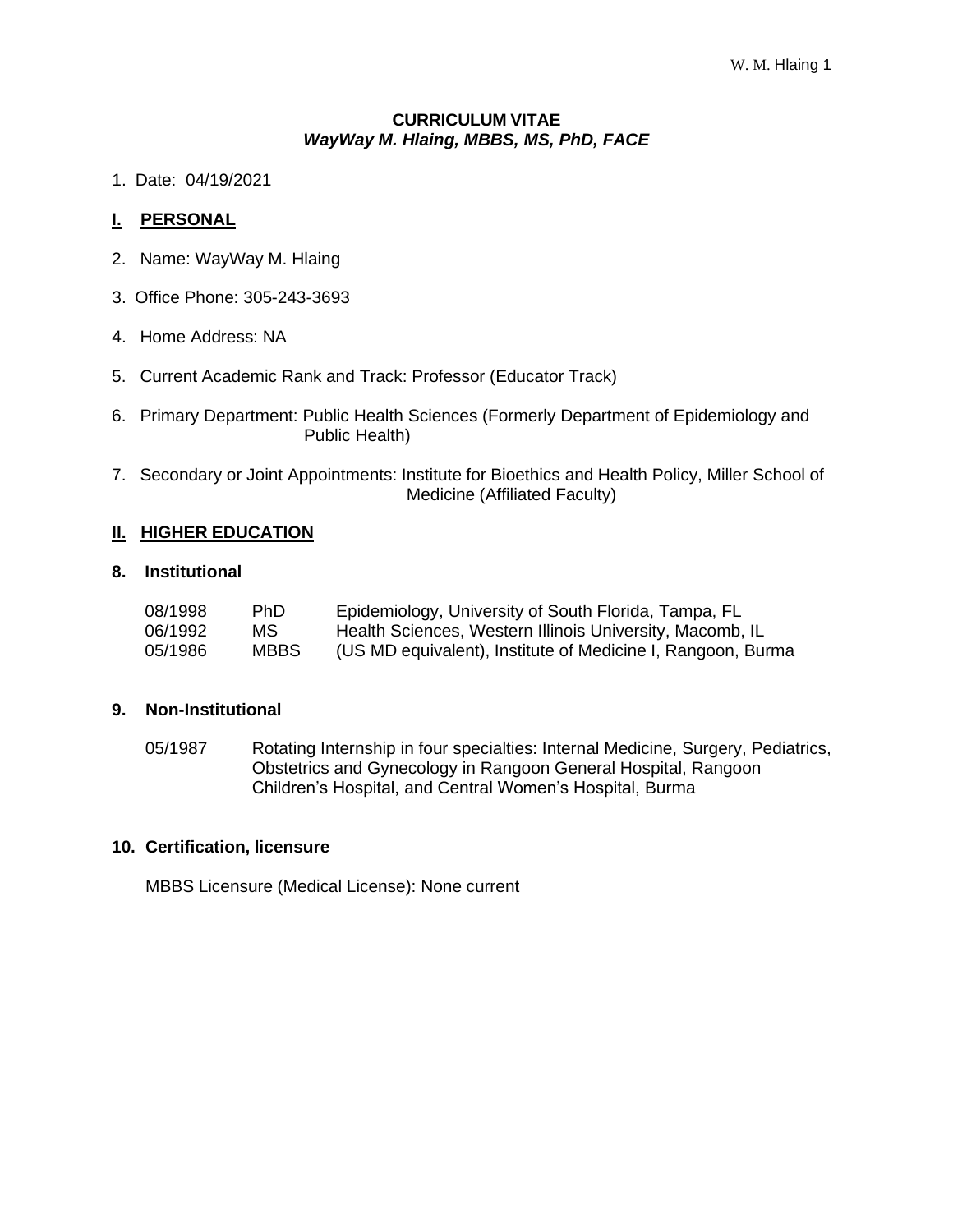# **III. EXPERIENCE**

# **11. Academic**

| $2013 -$ Present | Director, PhD in Epidemiology Program, Department of Public Health<br>Sciences, University of Miami School of Medicine, Miami, FL                                 |
|------------------|-------------------------------------------------------------------------------------------------------------------------------------------------------------------|
| $2019 -$ Present | Professor of Epidemiology (Educator Track), Department of Public Health<br>Sciences, University of Miami School of Medicine, Miami, FL                            |
| 2010 – 2019      | Associate Professor of Epidemiology (Educator, Non-tenure Track),<br>Department of Public Health Sciences, University of Miami School of<br>Medicine, Miami, FL   |
| $2010 - 2010$    | Voluntary Associate Professor, Department of Public Health Sciences,<br>University of Miami School of Medicine, Miami, FL (till October 2010)                     |
| $2008 - 2009$    | Research Associate Professor of Epidemiology, Division of Pediatric<br>Clinical Research, University of Miami School of Medicine, Miami, FL                       |
| $2007 - 2008$    | Associate Professor with tenure, Department of Epidemiology and<br>Biostatistics, Stempel School of Public Health, Florida International<br>University, Miami, FL |
| $1999 - 2007$    | Assistant Professor, Department of Epidemiology and Biostatistics,<br>Stempel School of Public Health, Florida International University, Miami,<br>FL             |
| $1998 - 1999$    | Senior Research Associate, Comprehensive Drug Research Center,<br>University of Miami School of Medicine, Miami, FL                                               |
| $1993 - 1998$    | Research Assistant then Research Associate, Department of<br>Epidemiology and Biostatistics, University of South Florida, Tampa, FL                               |
| $1990 - 1992$    | Research and Teaching Assistant, Department of Health Sciences,<br>Western Illinois University, Macomb, IL                                                        |

# **12. Hospital Appointments:**

NA

# **13. Non-Academic**

| 1992        | Intern, McDonough County Health Department, Macomb, IL (Summer 92)  |
|-------------|---------------------------------------------------------------------|
| 1987 – 1989 | Physician, Private Clinic Practice, Rangoon, Burma                  |
| 1986 - 1987 | Residency (House Surgeon) Training in four specialties in Rangoon   |
|             | General Hospitals, Rangoon Children's Hospital, and Central Women's |
|             | Hospital, Burma                                                     |

# **14. Military:**

NA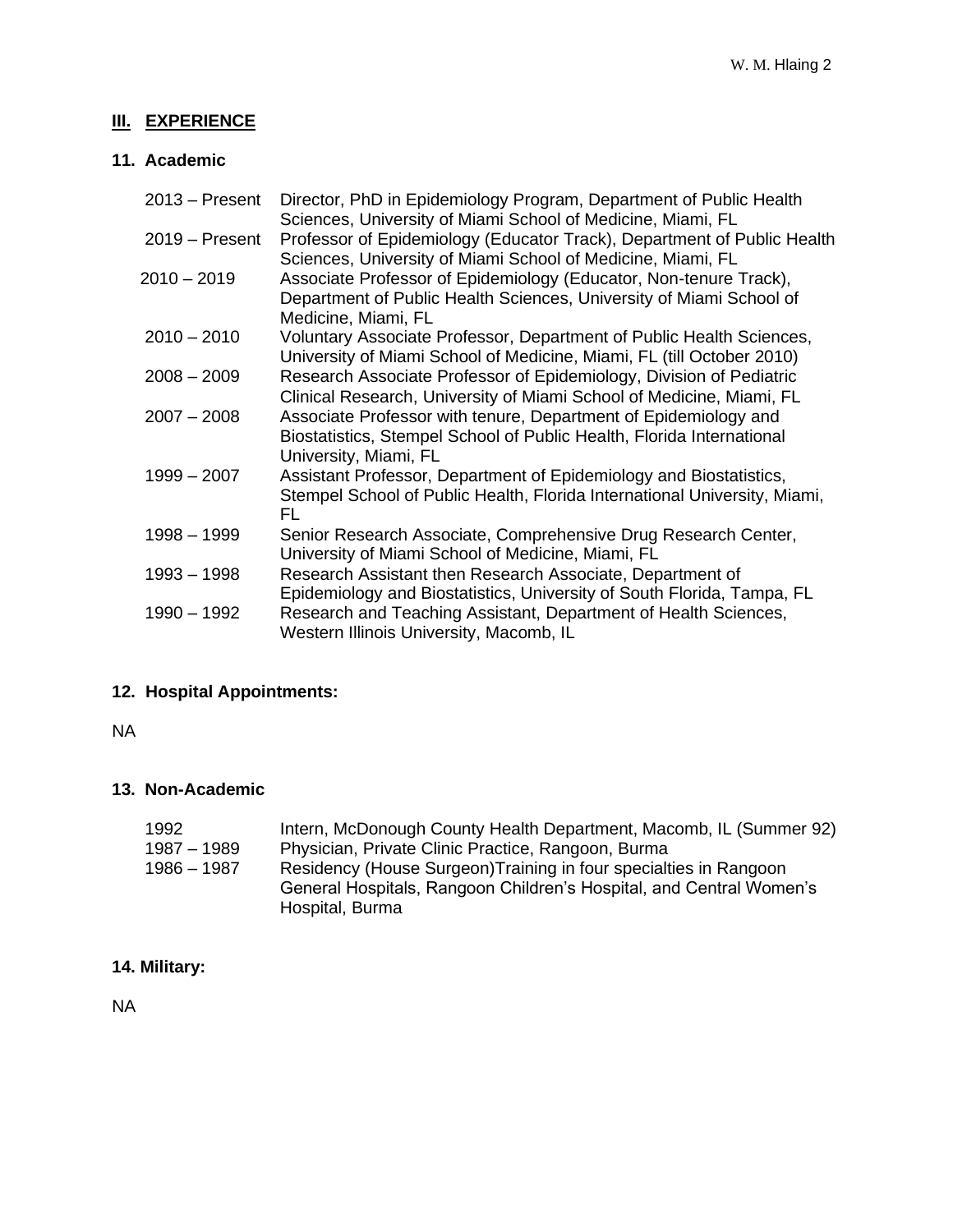# **IV. PUBLICATIONS**

## **15. Books and monographs published:** None

## **16. Juried or refereed journal articles and exhibitions:**

Note: Names underlined are students (MPH/MSPH, MD, or PhD students), post-doctoral fellows, junior faculty at the time of submission.

# *Manuscripts Published*

- 52. Hlaing WM, Kushch NA, Wells A, Goodman K. Common topics discerned in Ethics in Epidemiology and Public Health Syllabi: In-depth review. Accepted: *Annals of Epidemiology*. (Accepted: April 19, 2021).
- 51. Westrick AC, Schlumbrecht M, Pinheiro P, Hlaing W, Kobetz E, Feaster D, Balise R. Racial/Ethnic Disparities in the Incidence of Epithelial Ovarian Cancer in Florida by Histology from 2001 through 2015: An Analysis of Trends. Accepted: *Southern Medical Journal* (Accepted: January 28 2021).
- 50. Vidot DC, Islam JY, Camacho-Rivera M, Harrell MB, Rao D, Chavez JV, Ochoa LG, **Hlaing WM**, Weiner M, Messiah SE. The COVID-19 cannabis health study: Results from an epidemiologic assessment of adults who use cannabis for medicinal reasons in the United States. *Journal of Addictive Diseases* (Accepted August 2020) https://doi.org/10.1080/10550887.2020.1811455.
- 49. International Consortium on Teaching Epidemiology [Puhan MA (Corresponding Author) With **Hlaing WM** listed as a member of International Consortium on Teaching Epidemiology]. Defining core competences for epidemiologists in academic settings to tackle tomorrow's health research challenges: a structured, multi-national effort: International Consortium on Teaching Epidemiology. A*merican Journal of Epidemiology* [Accepted manuscript, Published online 10/27/2020].
- <https://academic.oup.com/aje/advance-article/doi/10.1093/aje/kwaa209/5940592> 48. Westrick AC, Bailey Z, Schlumbrecht M, **Hlaing WM**, Kobetz E, Feaster D, Balise R.
- Residential Segregation and Overall Survival of Women with Epithelial Ovarian Cancer in Florida. *Cancer* [Accepted 04/27/20]
- 47. **Hlaing WM**, Schmidt R, Ahn S, Samet J, Brownson RC. A snapshot of doctoral training in epidemiology: positioning us for the future. *American Journal of Epidemiology* 2020;189(10:1154-1162.
- 46. Westrick A, Liu S, Koru-Sengul T, Messiah SE, **Hlaing WM**. Race-Ethnic Differences in Hospital Length of Stay among Bariatric Surgery Recipients*. Journal of National Medical Association.* (Accepted: 02/21/20).
- 45. Westrick A, Schlumbrecht M, **Hlaing WM**, Kobetz E, Feaster D, Balise R. Racial and Ethnic Disparities in the Overall Survival of Women with Epithelial Ovarian Cancer in Florida, 2001–2015. *Cancer Causes and Control.* (Accepted: 02/07/20).
- 44. **Hlaing WM**, Saddemi J, Goodman KW. Expanding ethics curriculum resources: American College of Epidemiology's syllabus collection project. *Annals of Epidemiology* 2019 Oct;38:1-3. doi: 10.1016/j.annepidem.2019.08.009. Epub 2019 Aug 22.
- 43. **Hlaing WM**. Competencies Acquired in Epidemiology Doctoral Programs. *Annals of Epidemiology* 36, 1-4, 2019.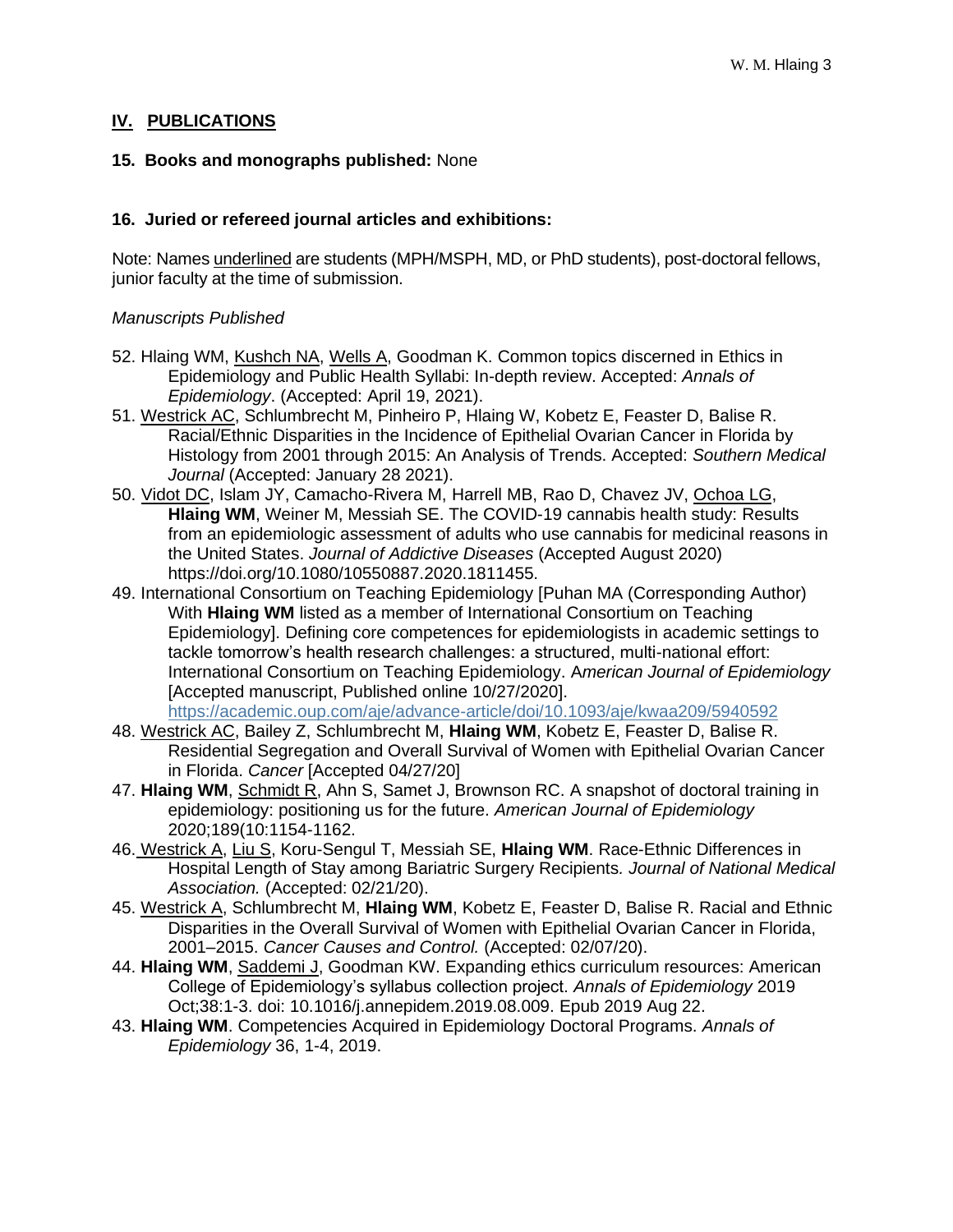- 42. Lee E, Nelson OL, Puyana C, Takita C, Wright J, Zhao W, Reis IM, Lin RY, **Hlaing WM**, Bakalar JL, Yang GR, Hu JJ. Association between C-reactive protein and radiotherapyrelated pain in a tri-racial/ethnic population of breast cancer patients: prospective cohort study. *Breast Caner Research* 21(1):70, 2019. (Open Access: doi: 10.1186/s13058-019-1151-y)
- 41. Monnette A, Koru-Sengul T, Fleurantin NL, Messiah SE, **Hlaing WM**. Sociodemographic Correlates of Bariatric Surgery by Procedure Type among a Statewide Ethnically Diverse Patient Population. *Florida Public Health Review* 16(Article #3), May 2019*.* Open Access: <https://digitalcommons.unf.edu/fphr/vol16/iss1/3/>
- 40. Salerno J, Peters ES, Morain S, Pinney SM, **Hlaing WM**. Untangling the Ethical Intersection of Epidemiology, Human Subjects Research and Public Health. *Annals of Epidemiology* 34, 1-5, 201[9.https://doi.org/10.1016/j.annepidem.2019.03.009](https://doi.org/10.1016/j.annepidem.2019.03.009)
- 39. D'Agostino, E, **Hlaing WM**, Stark JH. Teaching on the continuum: Epidemiology education From high school through graduate school. *American Journal of Epidemiology* 188(6):979-986, 2019. <https://doi.org/10.1093/aje/kwz059>
- 38. Singer RH, Feaster DJ, Stoutenberg M, **Hlaing WM**, Pereyra M, Abel S, Gellman MD, Schneiderman N, Metsch LR. Dentists' willingness to screen for cardiovascular disease in the dental care setting: Results from a nationally representative survey. *Community Dentistry and Oral Epidemiology,* 47(4), 299-308, 2019.
- 37. Hecht EM, Arheart K, Lee DJ, Hennekens CH, **Hlaing WM**. Interrelationships of Cadmium, Smoking and Angina in the National Health and Nutrition Examination Survey, a Cross Sectional Study. *Cardiology* 141(4):177-182, 2019. doi: 10.1159/000496016 (Epub ahead of print)
- 36. Singer RH, Stoutenberg M, Feaster DJ, Cai J, **Hlaing WM**, Metsch LR, Salazar CR, Beaver SM, Finlayson TL, Gellman MD, Schneiderman N. The association of periodontal disease and cardiovascular disease risk: Results from the Hispanic Community Health Study / Study of Latinos. *Journal of Periodontology* 89(7):840-857, 2018.
- 35. Zhu L, Müller GC, Marshall JM, Arheart KL, Qualls WA, **Hlaing WM**, Schlein Y, Doumbia S, Beier JC. Is outdoor vector control needed for malaria elimination? An individual-based modeling study. *Malaria Journal* 16(1):266, 2017.
- 34. Vidot DC, Bispo J, **Hlaing WM**, Prado G, Messiah S. Moderate and vigorous physical activity patterns among marijuana users: Results from the 2007-2014 National Health and Nutrition Examination Surveys. *Drug and Alcohol Dependence* 178:43-48, 2017.
- 33. Salerno J, Knoppers BM, Lee LM, **Hlaing WM**, Goodman KW. Ethics, big data and computing in epidemiology and public health. *Annals of Epidemiology* 27(5):297-301, 2017.
- 32. Hecht EM, Arheart K, Lee DJ, Hennekens CH, **Hlaing WM**. Interrelationships of cadmium, smoking and cardiovascular disease in the National Health and Nutrition Examination Survey. *American Journal of Cardiology* 118(2):204-209, 2016.
- 31. Salerno J, **Hlaing WM**, Weiser T, Striley C, Schwartz L, Angulo F, Neslund V. Emergency response in a global health crisis: epidemiology, ethics, and Ebola application. *Annals of Epidemiology* 26(4): 234-237, 2016.
- 30. Hecht EM, Arheart K, Lee DJ, Hennekens CH, **Hlaing WM**. A cross-sectional survey of cadmium biomarkers and cigarette smoking. *Biomarkers* 429-435, 2016.
- 29. Vidot DC, Messiah SE, Prado G, **Hlaing WM**. Relationship between current substance use and unhealthy weight loss practices among adolescents. *[Maternal and Child Health J](http://www.ncbi.nlm.nih.gov/pubmed/26649881)* 20(4):870-877, 2016.
- 28. [Vidot DC,](http://www.ncbi.nlm.nih.gov/pubmed/?term=Vidot%20DC%5BAuthor%5D&cauthor=true&cauthor_uid=26548604) [Prado G,](http://www.ncbi.nlm.nih.gov/pubmed/?term=Prado%20G%5BAuthor%5D&cauthor=true&cauthor_uid=26548604) **[Hlaing WM](http://www.ncbi.nlm.nih.gov/pubmed/?term=Hlaing%20WM%5BAuthor%5D&cauthor=true&cauthor_uid=26548604)**, [Florez HJ,](http://www.ncbi.nlm.nih.gov/pubmed/?term=Florez%20HJ%5BAuthor%5D&cauthor=true&cauthor_uid=26548604) [Arheart KL,](http://www.ncbi.nlm.nih.gov/pubmed/?term=Arheart%20KL%5BAuthor%5D&cauthor=true&cauthor_uid=26548604) [Messiah SE.](http://www.ncbi.nlm.nih.gov/pubmed/?term=Messiah%20SE%5BAuthor%5D&cauthor=true&cauthor_uid=26548604) Metabolic syndrome among marijuana users in the United States: An analysis of National Health and Nutrition Examination Survey data. *[American Journal of Medic](http://www.ncbi.nlm.nih.gov/pubmed/26548604)ine* 129(2): 173-179, 2016.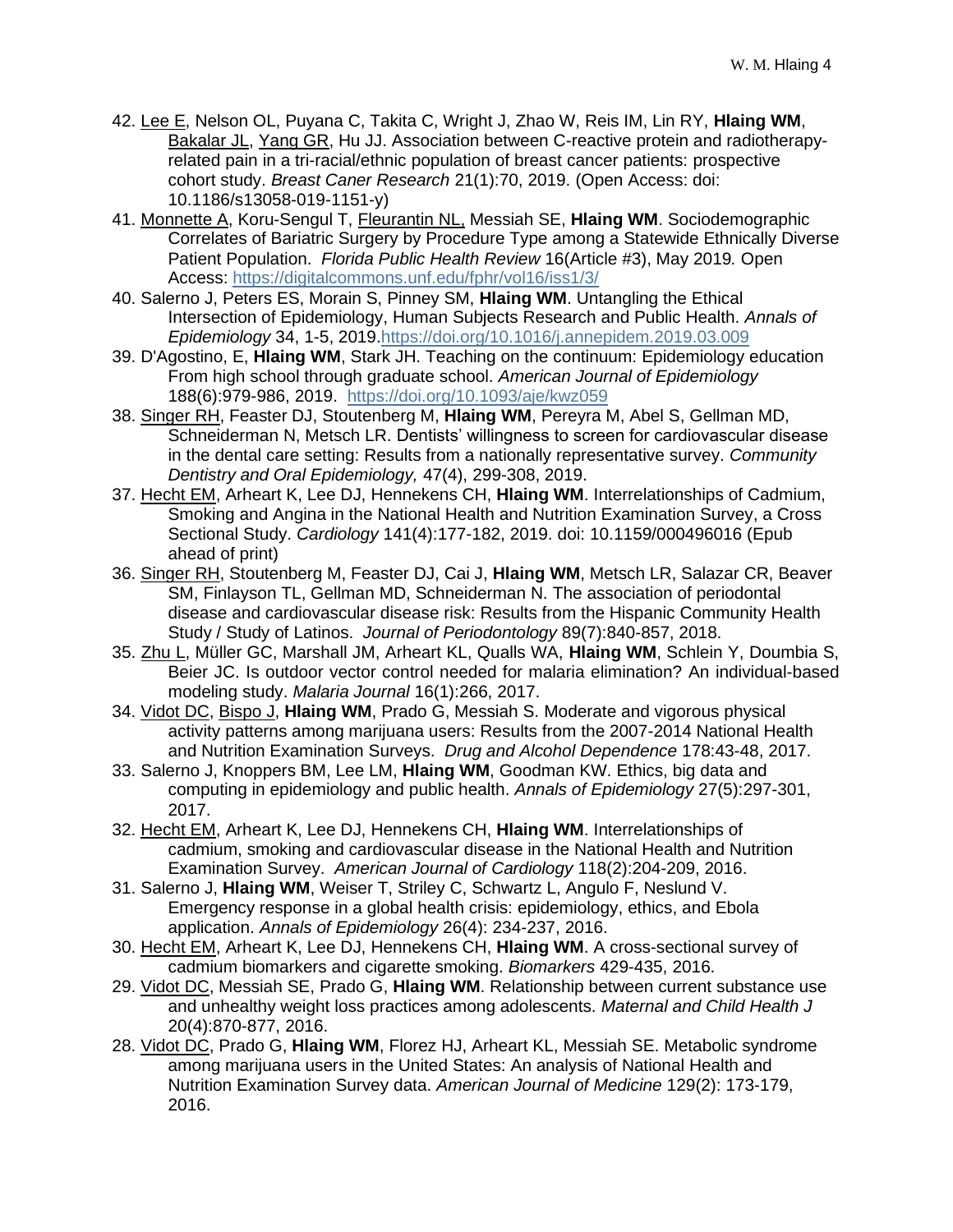- 27. [Zhu L,](http://www.ncbi.nlm.nih.gov/pubmed/?term=Zhu%20L%5BAuthor%5D&cauthor=true&cauthor_uid=26643110) [Marshall JM,](http://www.ncbi.nlm.nih.gov/pubmed/?term=Marshall%20JM%5BAuthor%5D&cauthor=true&cauthor_uid=26643110) [Qualls WA,](http://www.ncbi.nlm.nih.gov/pubmed/?term=Qualls%20WA%5BAuthor%5D&cauthor=true&cauthor_uid=26643110) [Schlein Y,](http://www.ncbi.nlm.nih.gov/pubmed/?term=Schlein%20Y%5BAuthor%5D&cauthor=true&cauthor_uid=26643110) [McManus JW,](http://www.ncbi.nlm.nih.gov/pubmed/?term=McManus%20JW%5BAuthor%5D&cauthor=true&cauthor_uid=26643110) [Arheart KL,](http://www.ncbi.nlm.nih.gov/pubmed/?term=Arheart%20KL%5BAuthor%5D&cauthor=true&cauthor_uid=26643110) **[Hlaing WM](http://www.ncbi.nlm.nih.gov/pubmed/?term=Hlaing%20WM%5BAuthor%5D&cauthor=true&cauthor_uid=26643110)**, Traore SF, [Dombia S,](http://www.ncbi.nlm.nih.gov/pubmed/?term=Doumbia%20S%5BAuthor%5D&cauthor=true&cauthor_uid=26643110) [Müller GC,](http://www.ncbi.nlm.nih.gov/pubmed/?term=M%C3%BCller%20GC%5BAuthor%5D&cauthor=true&cauthor_uid=26643110) [Beier JC.](http://www.ncbi.nlm.nih.gov/pubmed/?term=Beier%20JC%5BAuthor%5D&cauthor=true&cauthor_uid=26643110) Modeling optimum use of attractive toxic sugar bait stations for effective malaria vector control in Africa. *Malaria [Journal](http://www.ncbi.nlm.nih.gov/pubmed/26643110)* 14(1):492, 2015.
- 26. **Hlaing WM**. Regarding educating epidemiologists (Letter to the Editor). *Annals of Epidemiology* 24(7): 558-559, 2014.
- 25. Duan R, Vidot DC, **Hlaing WM**. Weight loss practice by weight status among adolescents. *Austin Journal of Public Health and Epidemiology* 1(1):1003, 2014. (Peer-Reviewed Open Access).
- 24. [Vidot DC,](http://www.ncbi.nlm.nih.gov/pubmed/?term=Vidot%20DC%5BAuthor%5D&cauthor=true&cauthor_uid=24471513) [Prado G,](http://www.ncbi.nlm.nih.gov/pubmed/?term=Prado%20G%5BAuthor%5D&cauthor=true&cauthor_uid=24471513) **[Hlaing WM](http://www.ncbi.nlm.nih.gov/pubmed/?term=Hlaing%20WM%5BAuthor%5D&cauthor=true&cauthor_uid=24471513)**, [Arheart KL,](http://www.ncbi.nlm.nih.gov/pubmed/?term=Arheart%20KL%5BAuthor%5D&cauthor=true&cauthor_uid=24471513) [Messiah SE.](http://www.ncbi.nlm.nih.gov/pubmed/?term=Messiah%20SE%5BAuthor%5D&cauthor=true&cauthor_uid=24471513) Emerging issues for our nation's health: the intersection of marijuana use and cardiometabolic disease risk. *[Journal of](http://www.ncbi.nlm.nih.gov/pubmed/24471513) Addictive [Diseases](http://www.ncbi.nlm.nih.gov/pubmed/24471513)* 33(1):1-8, 2014.
- 23. **Hlaing WM**, Niyonsenga T, Davalos DM. Extreme weight loss behaviors among multiethnic adolescents. *The Internet Journal of Epidemiology*™, 11:2, 2013. (Peer-Reviewed Open Access).
- 22. Hecht E, Landy DC, Ahn S, **Hlaing WM**, Hennekens CH. Hypothesis: cadmium explains, in part, why smoking increases the risk of cardiovascular disease. *Journal of Cardiovascular Pharmacology and Therapeutics* 18(6):550-554, 2013.
- 21. Messiah SE, Arheart KL, Natale RA, **Hlaing WM**, Lipshultz SE, Miller TL. BMI, waist circumference, and selected cardiovascular disease risk factors among preschool-age children. *Obesity* 20:1942-1949, 2012.
- 20. **Hlaing WM**, Messiah SE, Lipshultz SE, Ludwig D. Obesity and hospital length of stay in children: retrospective analysis of Florida Agency for Health Care Administration data. *Progress in Pediatric Cardiology, 31:67-72,* 2011.
- 19. Davalos DM, **Hlaing WM**, Kim S, de la Rosa M. Recent trend in HIV-related hospitalization and mortality: 2000 to 2005. *Journal of National Medical Association,* 102(12):1131- 1138, 2010.
- 18. McCoy HV, **Hlaing WM**, Ergone E, Samuels D, Malow R. Lessons from the fields: A migrant HIV prevention project. *Public Health Report,* 124(6):790-796, 2009.
- 17. Rojas P, Kim S, de la Rosa M, **Hlaing WM**, Niyonsenga T. Suicide attempts among Latinas who experienced early sex were largely mediated by substance abuse. *Florida Public Health Review*, 6:75-84, 2009.
- 16. **Hlaing WM**, Kim SH, Davalos DM. Average hospital charges and comorbidities among obese and morbidly obese patients. *The Internet Journal of Epidemiology™*.7:2, 2008. (Peer-Reviewed Open Access).
- 15. Davila EP, **Hlaing, WM**. Co-morbidities of emergency department (ED) patients admitted with hypertension. *Florida Public Health Review.*5:84-92, 2008.
- 14. Davalos DM, **Hlaing WM**. Characteristics of patients admitted in Florida hospitals for cardiovascular diseases. *Florida Public Health Review*, 5:73-80, 2008.
- 13. **Hlaing WM**, McCoy HV. Differences in HIV-related hospitalization among White, Black, and Hispanic men and women of Florida. *Women and Health,* 47(2):1-18, 2008.
- 12. Niyonsenga T**, Hlaing WM**, McCormack-Brown KR. Correlates of substance use and sexual risks among adolescents by gender. *Florida Public Health Review*, 5:22-35, 2008.
- 11. **Hlaing WM**. Race/ethnic disparity in hypertension-related hospitalization in Florida. *Ethnicity and Disease* 17(3):453-60, 2007.
- 10. **Hlaing WM**, Nath S, Huffman FG. Assessing overweight and cardiovascular risks among college students. *American Journal of Health Education,* 38(2):83-90, 2007.
- 9. **Hlaing WM**, de la Rosa M, Niyonsenga T. Human Immunodeficiency Virus (HIV) disease and drug use risk behaviors among tri-ethnic youths of Florida. *AIDS and Behavior* 11(2): 239-251, 2007.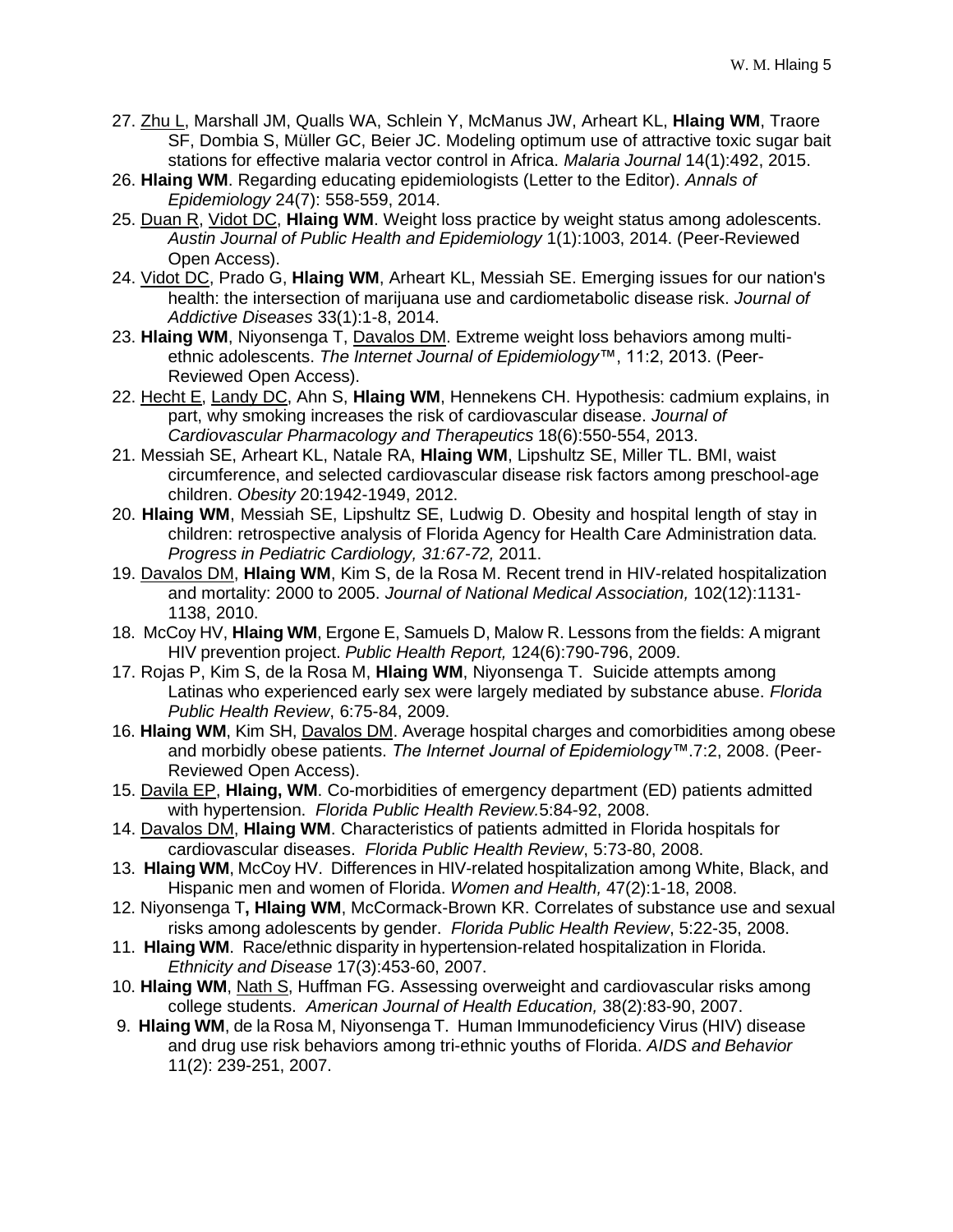- 8. Gasana J, **Hlaing WM,** Siegel KA, Niyonsenga, T, Chamorro, A. Blood lead levels in children and environmental lead contamination in Miami inner city. *International Journal of Environmental Research and Public Health (IJERPH)* 3(3):228-234, 2006.
- 7. **Hlaing WM**, Koutoubi S, Huffman FG. Differences in arterial stiffness and its correlates in tri-ethnic young men and women. *Ethnicity and Disease* 16(4):837-843, 2006.
- 6. **Hlaing WM,** Darrow WW. HIV risk reduction among young minority adults in Broward County. *Journal of Health Care for the Poor and Underserved (JHCPU)*, 17(2 suppl):159-173, 2006.
- 5. **Hlaing WM**, Prineas RJ. Arterial stiffness variations by gender in African American and Caucasian children. *Journal of the National Medical Association (JNMA)*, 98(2):181- 189, 2006.
- 4. **Hlaing WM**, Prineas RJ, Zhu Y. Systolic blood pressure growth trajectory in children. *Annals of Epidemiology* 16(1)11-18, 2006.
- 3. **Hlaing WM,** Siegel KA. School health promotion activities in Miami-Dade County, Florida. *Florida Public Health Review* 2:23-29, 2005.
- 2. **Hlaing WM**, Prineas RJ, Zhu Y, Leaverton PE. Body Mass Index growth in a sample of U.S. children: Repeated measures data analysis. *American Journal of Human Biology* 13(6), 821-831, 2001.
- 1. Clark PI, Gautam SP, **Hlaing WM**, Gerson LW. Response error in self-reported current smoking frequency by black and white established smokers. *Annals of Epidemiology,* 6(6):483-489, 1996.

*Manuscripts Under Review (or) Revise and Resubmit* NA

# *Manuscripts Under Preparation*

- 5. Traynor SM, Feaster DJ, Carrico AW, **Hlaing, WM**, Rosen-Metsch L. Self-efficacy as a mediator of Patient Navigation Interventions to Engage HIV-Positive Individuals Who Use Drugs in Care. [Tentative Title, Authors' List and Journal Choice]
- 4. Westrick, AC, Liu S, Vidot DC, Messiah, SE, **Hlaing WM**. Trends in utilization of metabolic and bariatric surgery procedures by race-ethnicity: A state-wide analysis. *Obesity Surgery* [Tentative Title, Authors' List and Journal Choice]
- 3. Oluwole S, Koru-Sengul T, **Hlaing WM**, Sacco R, Rundek T. Comparison of Race/ethnic and Sex Disparities in Independent Ambulation at Discharge after Ischemic and Hemorrhagic Stroke: The Florida-Puerto Rico Collaboration to Reduce Stroke Disparities (FL-PR CReSD) Stroke Registry. *Journal TBD.* [Tentative Title, Authors' List and Journal Choice]
- 2. Oluwole S, Wang K, Koru-Sengul T, Guiterrez CM, Asdaghi N, **Hlaing WM**, Sacco R, Rundek T. Race/ethnic and Age Disparities in Admission Blood Pressure among Acute Ischemic Stroke Patients: An Analysis of The Florida-Puerto Rico Collaboration to Reduce Stroke Disparities (FL-PR CReSD) Stroke Registry. *Stroke.* [Tentative Title, Authors' List and Journal Choice]
- 1. Singer RH, Feaster DJ, Stoutenberg M, **Hlaing WM**, Cardenas G, Pereyra M, Abel S, Greenberg B, Velasco J, Gellman MD, Schneiderman N, Metsch LR. Patient acceptance of screening for heart disease in the dental care setting: Results from a universitysponsored dental clinic. [Tentative Title, Authors' List and Journal Choice]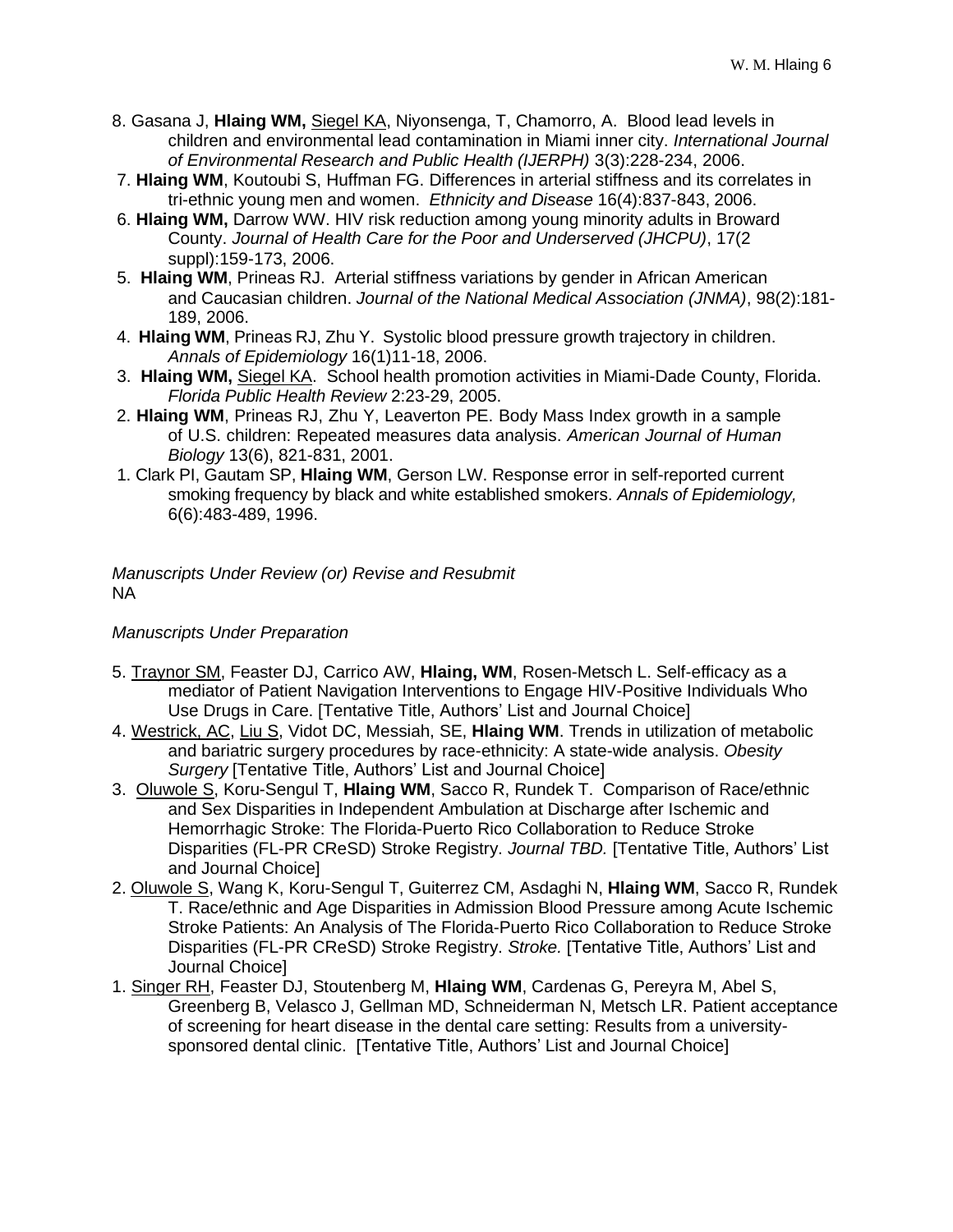# **17. Other works, publications, and abstracts:**

Note: Names underlined are students (MPH/MSPH, MD, or PhD students), post-doctoral fellows or junior faculty at the time of submission.

- 27. **Hlaing WM**. Calling all epidemiologists. American College of Epidemiology (ACE) Newsletter, May 2021.
- 26. \*Abraham A, \***Hlaing WM**. Train for the jobs students actually get: Insights from the 2020 ACE Roundtable Discussion. American College of Epidemiology (ACE) Newsletter, December 2020 (\*co-first author).
- 25. \*Abraham A, \***Hlaing WM**. Current National and International Efforts in Training Future Epidemiologists. *Annals of Epidemiology* , 2020 (Roundtable discussion Abstract).
- 24. Liu S, Vidot DC, Messiah, SE, **Hlaing WM**. Trends in utilization of metabolic and bariatric surgery procedures by race-ethnicity: A state-wide analysis. *Annals of Epidemiology* 36: 70, 2019 (Abstract)].
- 23. Liu S, Westrick A, Messiah SE, Koru-Sengul T, **Hlaing WM**. Hospital Length of Stay by Race-Ethnicity and Weight Loss Procedure. *Annals of Epidemiology*, 28(9):659, 2018 (Abstract).
- 22. Messiah SE, Koru-Sengul T, Monnette A, **Hlaing WM**. Socio-demographic correlates of bariatric surgery among Florida patients. *Annals of Epidemiology* 27(8), 2017 (Abstract).
- 21. [Vidot DC,](http://www.ncbi.nlm.nih.gov/pubmed/?term=Vidot%20DC%5BAuthor%5D&cauthor=true&cauthor_uid=26548604) [Prado G,](http://www.ncbi.nlm.nih.gov/pubmed/?term=Prado%20G%5BAuthor%5D&cauthor=true&cauthor_uid=26548604) **[Hlaing WM](http://www.ncbi.nlm.nih.gov/pubmed/?term=Hlaing%20WM%5BAuthor%5D&cauthor=true&cauthor_uid=26548604)**, [Florez HJ,](http://www.ncbi.nlm.nih.gov/pubmed/?term=Florez%20HJ%5BAuthor%5D&cauthor=true&cauthor_uid=26548604) [Arheart KL,](http://www.ncbi.nlm.nih.gov/pubmed/?term=Arheart%20KL%5BAuthor%5D&cauthor=true&cauthor_uid=26548604) [Messiah SE.](http://www.ncbi.nlm.nih.gov/pubmed/?term=Messiah%20SE%5BAuthor%5D&cauthor=true&cauthor_uid=26548604) Metabolic syndrome among marijuana users in the United States: An analysis of National Health and Nutrition Examination Survey data. The National Academies of Sciences, Engineering and Medicine's comprehensive Institute of Medicine (IOM) report on the "Health Effects of Cannabis and Cannabinoids: The Current State of Evidence and Recommendations for Research." Chapter 6, January 2017. Available at [http://nationalacademies.org/hmd/reports/2017/health-effects-of-cannabis-and-](http://nationalacademies.org/hmd/reports/2017/health-effects-of-cannabis-and-cannabinoids.aspx)

[cannabinoids.aspx](http://nationalacademies.org/hmd/reports/2017/health-effects-of-cannabis-and-cannabinoids.aspx) (IOM Report).

- 20. Vidot DC, Llabre M, Prado G, **Hlaing WM**, Gellman M, Florez H, Reina S, Messiah SE. Current Marijuana Use and Metabolic Syndrome among U.S. Emerging Adults by Race/Ethnicity. Psychomatic Medicine, 78(3), A110-A110, 2016 (Abstract).
- 19. Hecht EM, **Hlaing WM**. Association between cadmium and cardiovascular outcomes by gender. *Annals of Epidemiology*, September 2015 (Abstract).
- 18. Vidot DC, Duan R, Messiah SE, Prado G, **Hlaing WM**. Link between current substance use and unhealthy weight loss practice in adolescents. American College of Epidemiology Conference, Silver Springs, MD: September 6 - 9, 2014 (Conference Proceeding).
- 17. Vidot, DC, Arheart, KL, **Hlaing WM**, Bandstra ES, Messiah SE. Gender differences in the association between illicit drug use and cardiometabolic disease among African Americans in the U.S. *Ethnicity and Disease*, 22(4):527, Autumn 2012 (Abstract).
- 16. Vidot DC, Arheart KL, Messiah SE, **Hlaing WM.** Association between illicit drug use and cardiometabolic disease risk: an analysis of 2005-2008 NHANES data. *Annals of Epidemiology*, September 2012 (Abstract).
- 15. **Hlaing WM**, Messiah SE, Lipshultz SE, Miller TL. Obesity and its association with hospital length of stay and charges among children/adolescents. *Circulation*, 119:e304, 2009 (Abstract).
- 14. Messiah SE, Arheart KL, **Hlaing WM**, Natale R, Lipshultz SE, Miller TL. Relationship of waist circumference, body mass index and cardiovascular disease risk factors among US 3 to 6 year olds, 1999-2004. *Circulation*, 119:e294, 2009 (Abstract).
- 13. **Hlaing WM**, Kim SH, Davalos DM. Hospital charges and comorbidities among obese and morbidly obese patients. *Value in Health,*11(3);A168, 2008 (Abstract).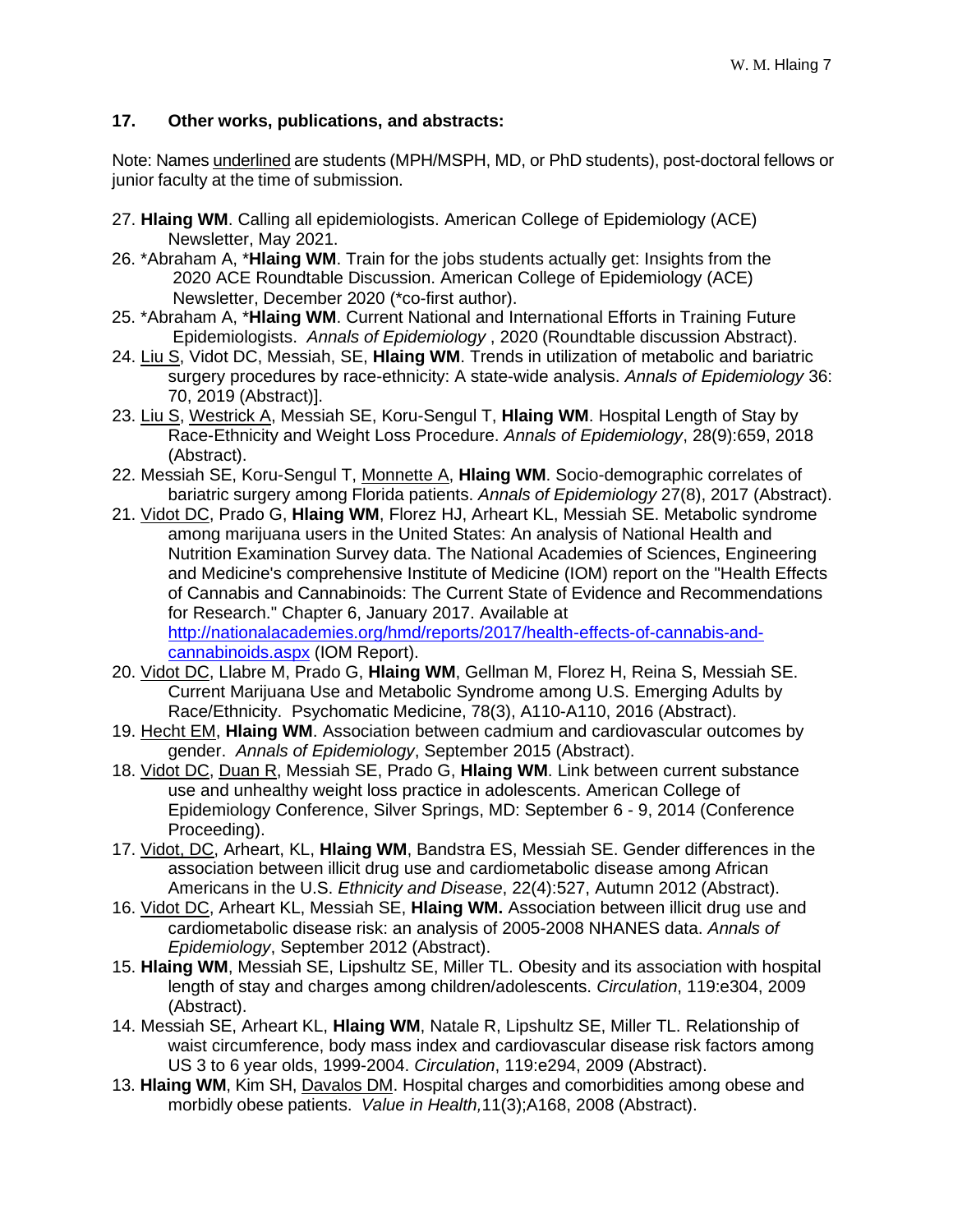- 12. **Hlaing WM**, McCoy HV. Sex-ethnic disparities in HIV-related hospitalization and mortality in Florida. *Annals of Epidemiology*; 17(9);738, 2007 (Abstract).
- 11. Niyonsenga T, **Hlaing WM**. Prevalence and correlates of sexual risk behaviors by gender among multi-ethnic adolescents. *Annals of Epidemiology*; 17(9);742-3, 2007(Abstract).
- 10. Davila EP, **Hlaing WM**. Co-Morbidities of emergency department patients admitted with essential hypertension in Florida. *Annals of Epidemiology*, 17(9);626-7, 2007 (Abstract).
- 9. **Hlaing WM**, Huffman F. Gender-ethnic differences in increased arterial pulse pressure among young adults. *American Journal of Epidemiology***,** 163(Suppl);S7, 2006 (Abstract).
- 8. **Hlaing WM**, Koutoubi S, Huffman FG. Heart disease risks in young adults. *Ethnicity and Disease*, 16: 1015; autumn 2006(Brief Report for the Patients).
- 7. **Hlaing WM**, Huffman F. Gender-ethnic differences in increased arterial pulse pressure among young adults. *Annals of Epidemiology*, 15(8); 640. 2005. (Abstract).
- 6. **Hlaing WM**, Prineas RJ. Prevalence of increased arterial pulse pressure in children and adolescents. *Annals of Epidemiology*, 14(8), 488-534, 602, September 2004. (Abstract).
- 5. **Hlaing WM**, Prineas RJ, Zhu Y. Systolic blood pressure growth in U.S. children and adolescents. *Annals of Epidemiology*, 12(7), 488-534, 518, October 2002. (Abstract).
- 4. **Hlaing WM.** Sexual solicitation of youth on the internet. *Journal of the American Medical Association (JAMA)*, 286(10), 1176-7, September 2001. (Letter).
- 3. **Hlaing WM**, Gasana J, McCoy HV, Allen S. Hepatitis knowledge and awareness study: Qualitative findings from seven focus groups in Miami-Dade County, 2001(Government Report).
- 2. **Hlaing WM**, Prineas RJ, Zhu Y, Leaverton PE. Longitudinal growth of body mass index growth among U.S. children and young adults. .*American Journal of Epidemiology*, 151(11), S5- 17, June 2000 (Abstract).
- 1. Clark PI, Caldito G, **Hlaing WM,** Sprafka JM. Black-white differences in serum cotinines: measurement error or genetics? *American Journal of Epidemiology,* 139(11), S5-13, June 1994. (Abstract).

# **18. Other works accepted for publication:** None.

# **V. PROFESSIONAL**

### **19. Funded Research Performed**

Submitted

| (1)                |                                                                                                                         |
|--------------------|-------------------------------------------------------------------------------------------------------------------------|
| Project Role:      | Collaborator (PI: Y Zhu, University of New Mexico)                                                                      |
| Project Title:     | Assessing the impact of non-pharmaceutical interventions on<br>mitigating COVID-19 pandemic and preparedness strategies |
| Source of Funding: | American Heart Association: COVID-19 Rapid Response Fund                                                                |
| Funding Period:    | 1 vear                                                                                                                  |
| Amount:            | 10% effort (Hlaing)                                                                                                     |
| Status:            | Not funded                                                                                                              |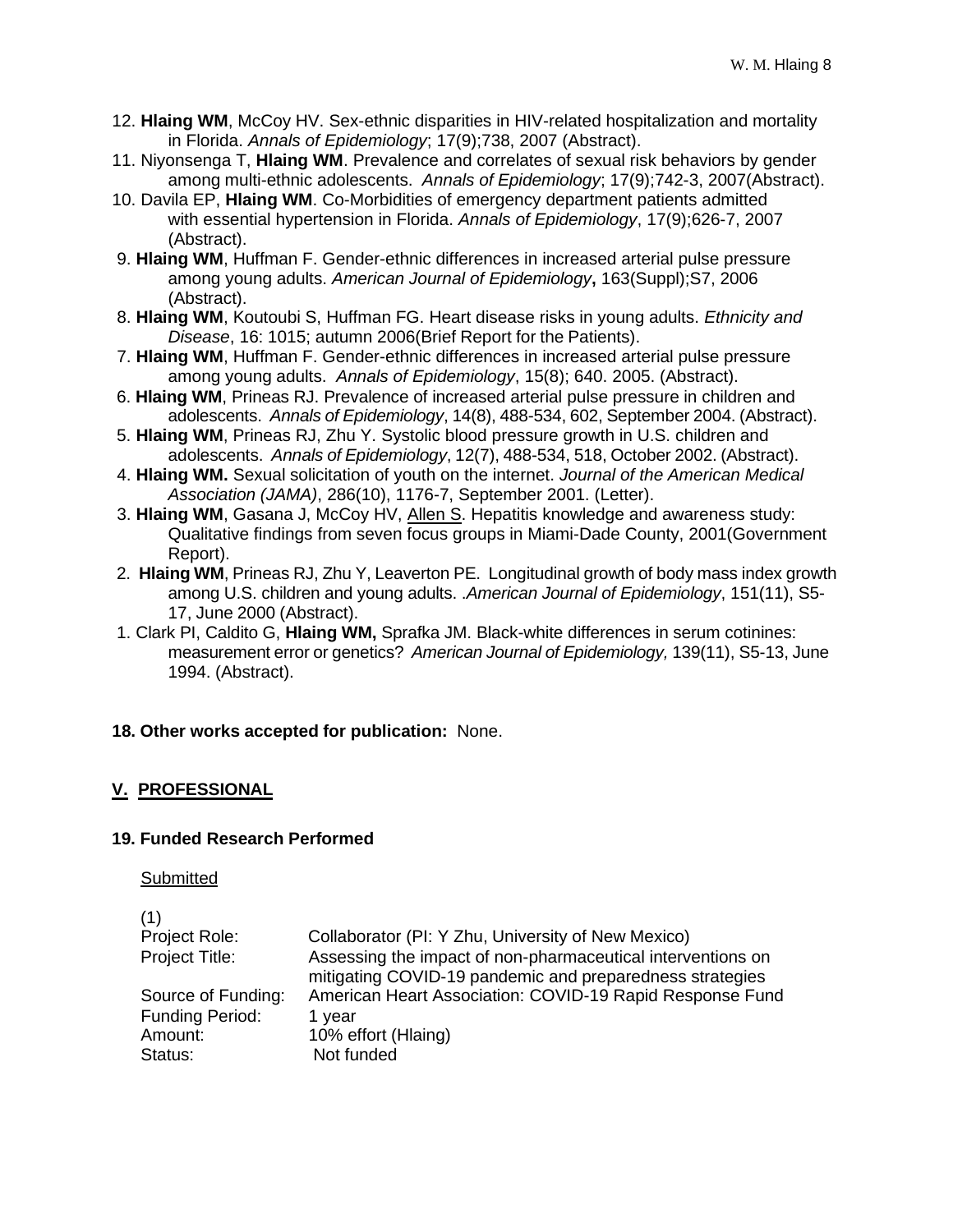# **Completed**

| (1)<br>Project Role:<br>Project Title:                       | Principal Investigator<br>In-depth analysis of ethics education in public health and                                                                                                                                              |
|--------------------------------------------------------------|-----------------------------------------------------------------------------------------------------------------------------------------------------------------------------------------------------------------------------------|
| Source of Funding:<br><b>Funding Period:</b><br>Amount:      | epidemiology (Education Research)<br>Division of Epidemiology and Population Sciences Fund<br>February - May 2020<br>\$6,500.00                                                                                                   |
| (2)<br>Project Role:<br>Project Title:                       | Principal Investigator<br>Renewed Focus on Epidemiology Education: A pilot project                                                                                                                                                |
| Source of Funding:<br><b>Funding Period:</b><br>Amount:      | (Education Research)<br><b>Copeland Foundation</b><br>March - October 2019<br>\$20,000.00                                                                                                                                         |
| (3)<br>Project Role:<br>Project Title:                       | Lead Faculty (co-lead: Kenneth W. Goodman, PhD)<br>Ethics in Epidemiology/Public Health Syllabus Collection Project                                                                                                               |
| Source of Funding:<br><b>Funding Period:</b><br>Amount:      | (Education Research)<br>American College of Epidemiology<br>Spring 2018<br>\$2,000.00                                                                                                                                             |
| (4)<br>Project Role:<br>Project Title:<br>Source of Funding: | Hlaing WM, Epidemiologist (PI: Lipshultz SE, MD)<br>Cardiovascular Status of HAART-Exposed Infants/Children<br>National Heart, Lung, and Blood Institute (NHLBI), National Institute of                                           |
| <b>Funding Period:</b><br>Amount:                            | Health (NIH) (NHLBI 1 R01 HI072705)<br>2008-2009<br>\$5,695,026.00 for first 5 years                                                                                                                                              |
| (5)<br>Project Role:<br>Project Title:                       | Hlaing WM, Epidemiologist (PI: Lipshultz SE, MD)<br>Cardiomyopathy in Children with Duchenne and Becker Muscular                                                                                                                  |
| Source of Funding:<br><b>Funding Period:</b><br>Amount:      | Dystrophy<br><b>Muscular Dystrophy Association (MDA)</b><br>2009-2010<br>\$400,000.00 per year                                                                                                                                    |
| (6)<br>Project Role:<br>Project Title:<br>Source of Funding: | Hlaing WM, Epidemiologist (PI: Miller TL, MD)<br>Atherosclerotic Risk and Response to Exercise Intervention<br>National Heart, Lung, and Blood Institute (NHLBI), National Institute of<br>Health (NIH) (NHLBI 1 R01 HI095127-01) |
| <b>Funding Period:</b><br>Amount:                            | 2008-2009<br>\$750,000.00 for 3 years                                                                                                                                                                                             |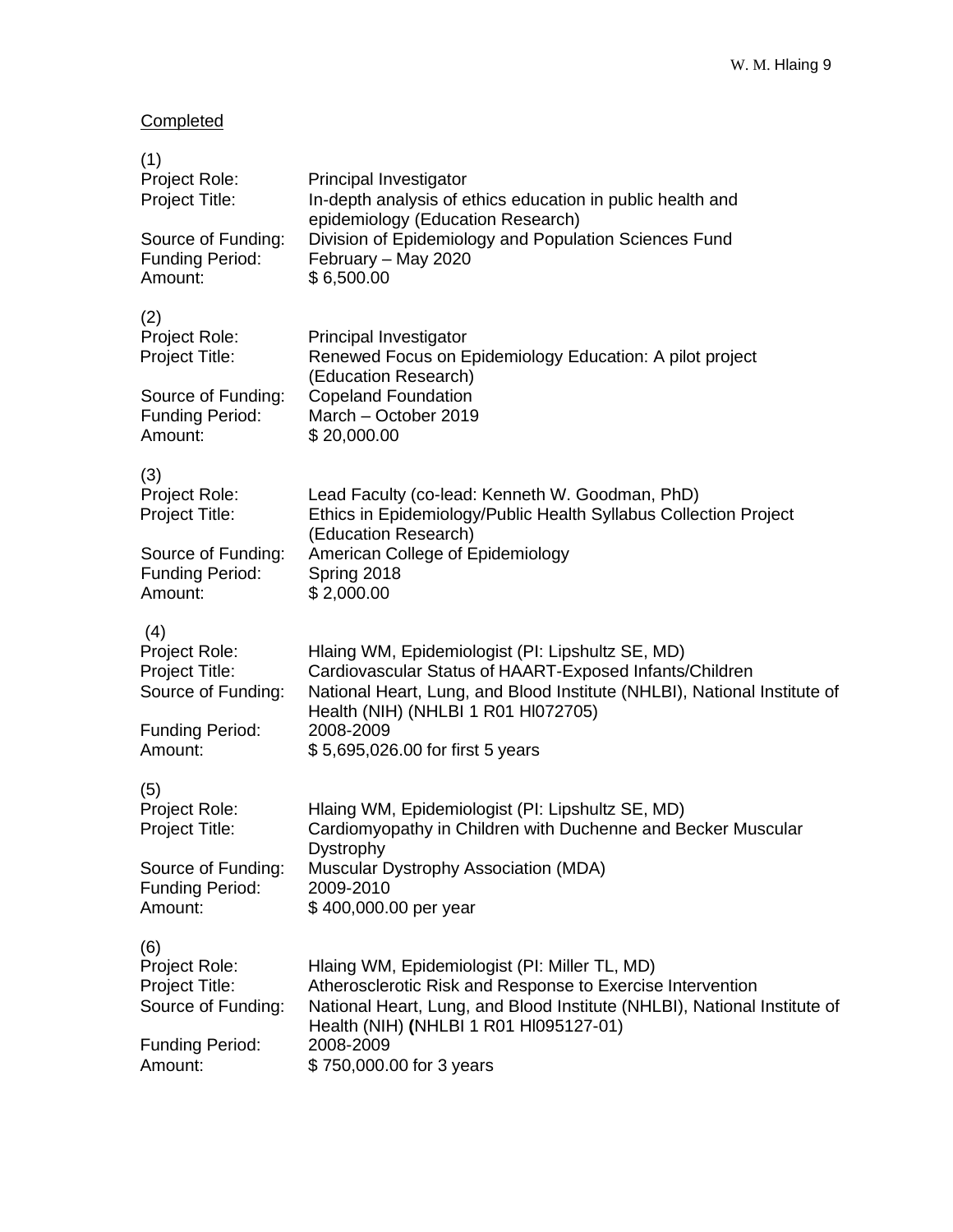| (7)<br>Project Role:<br>Project Title:<br>Source of Funding:<br>Funding Period:                    | Hlaing WM, Epidemiologist (PI: Quintero, VG, MD)<br>A Retrospective Investigation of the safety of Seprafilm In U.S.<br>Genzyme Corp (M0900434)<br>2008-2009                                                                                                                                                          |
|----------------------------------------------------------------------------------------------------|-----------------------------------------------------------------------------------------------------------------------------------------------------------------------------------------------------------------------------------------------------------------------------------------------------------------------|
| (8)<br>Project Role:                                                                               | Hlaing WM, Principal Investigator (Pilot Project PI)                                                                                                                                                                                                                                                                  |
| Project Title:                                                                                     | (Center PI: M de la Rosa, PhD)<br>Clusters and Trends of Sexual, Substance Use, and other Health                                                                                                                                                                                                                      |
| Source of Funding:                                                                                 | Risks among Hispanic and Non-Hispanic Adolescents of Florida<br>National Center on Minority Health and Health Disparities (NCMHD),                                                                                                                                                                                    |
| <b>Funding Period:</b><br>Amount:                                                                  | National Institute of Health (NIH)<br>2007-2012<br>\$6.5 Million (Total Center Grant Cost for 5 years)                                                                                                                                                                                                                |
| (9)<br>Project Role:<br>Project Title:<br>Source of Funding:                                       | Hlaing WM, Co-Principal Investigator (PI: McCoy HV, PhD)<br><b>HIV Risk Reduction in Migrant Workers</b><br>National Institute of Alcohol Abuse, And Alcoholism (NIAAA), National                                                                                                                                     |
| <b>Funding Period:</b><br>Amount:                                                                  | Institute of Health (NIH)<br>2006-2010<br>\$3,114,623.00 (Total Cost for 4 years)                                                                                                                                                                                                                                     |
| (10)<br>Project Role:<br>Project Title:<br>Source of Funding:<br><b>Funding Period:</b><br>Amount: | Hlaing WM (PI)<br>Weight Loss Behavior among Multi-Ethnic Adolescents of Florida.<br>Florida International University (FIU) Foundation<br>2007-2008<br>\$13,952.95 (Total Cost for 1 year)                                                                                                                            |
| (11)<br>Project Role:<br>Project Title:<br>Source of Funding:<br><b>Funding Period:</b>            | Hlaing WM (PI)<br>HIV and Substance Abuse Risk Behaviors among Florida Adolescents<br>Latino HIV/AIDS Behavioral Research Center, Florida International<br>University and National Center on Minority Health and Health<br>Disparities (NCMHD), National Institute of Health (NIH)<br>2005 (January to December 2005) |
| Amount:                                                                                            | \$22,579.26 (Total Cost for 1 year)                                                                                                                                                                                                                                                                                   |
| (12)<br>Project Role:<br>Project Title:<br>Source of Funding:<br><b>Funding Period:</b><br>Amount: | Hlaing WM (Research Director) (PI: Gasana J, PhD)<br>Partnership against Lead (PAL) Project<br>Health Resources and Services Administrations (HRSA)<br>2003-2007<br>\$562,000.00 (Total Cost for 4 years)                                                                                                             |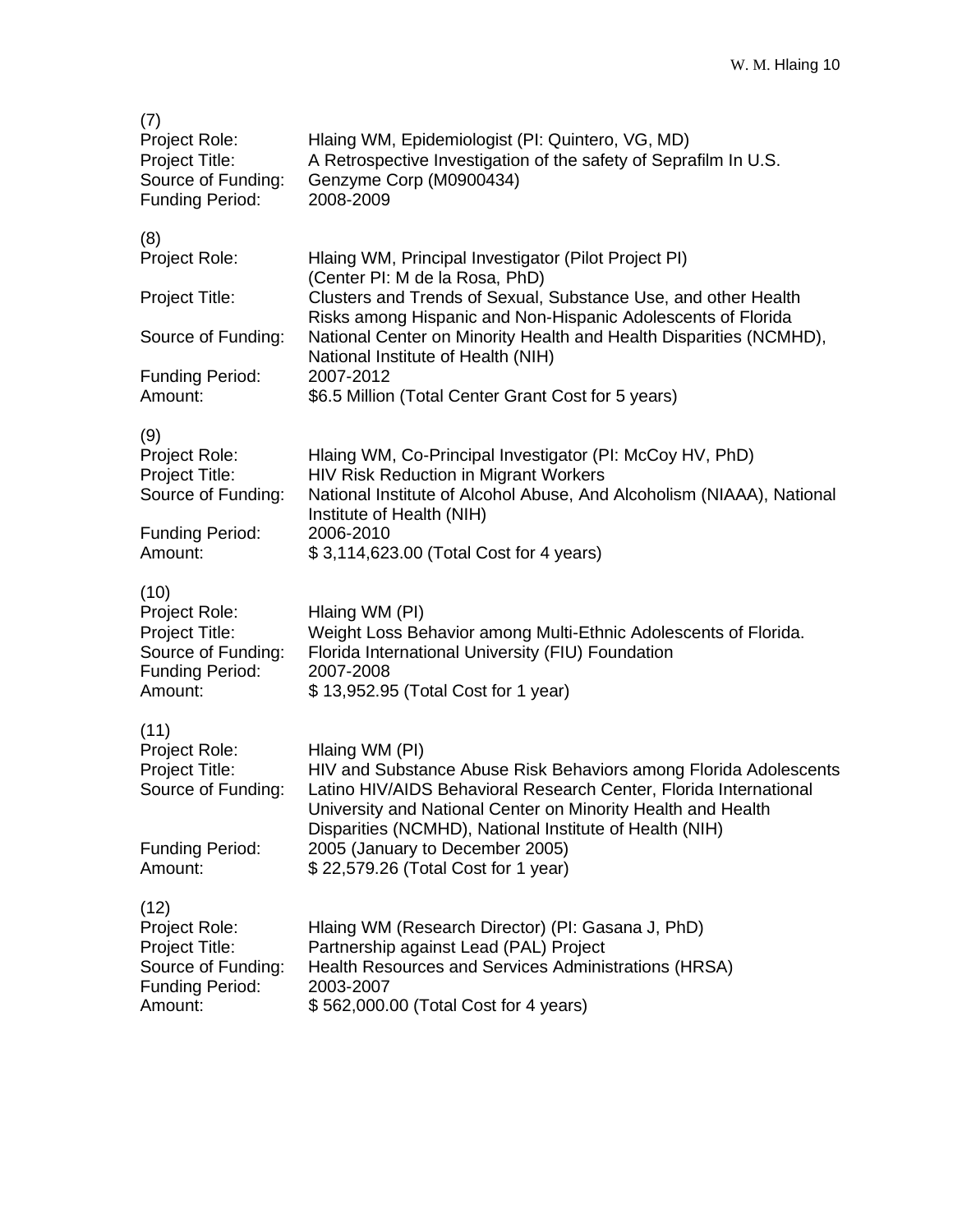| (13)<br>Project Role:<br>Project Title:                                                            | Hlaing WM, Epidemiologist (PI: Darrow WW, PhD)<br>Racial and Ethnic Approaches to Community Health (REACH 2010).                                                                                         |
|----------------------------------------------------------------------------------------------------|----------------------------------------------------------------------------------------------------------------------------------------------------------------------------------------------------------|
| Source of Funding:                                                                                 | The Center for Disease Control and Prevention (CDC)                                                                                                                                                      |
| <b>Funding Period:</b>                                                                             | 2000-2008                                                                                                                                                                                                |
| Amount:                                                                                            | \$966,494 / year (Total Cost per year)                                                                                                                                                                   |
| (14)<br>Project Role:<br>Project Title:<br>Source of Funding:<br><b>Funding Period:</b><br>Amount: | Hlaing WM, Methodologist (PI: Gasana J, PhD)<br><b>Community Based Childhood Lead Poisoning Pilot Study</b><br>The Public Health Research Foundation<br>2000-2001<br>\$72,250.00 (Total Cost for 1 year) |
| (15)                                                                                               | Hlaing WM, Co-Principal Investigator (Co-PI: Gasana J, PhD)                                                                                                                                              |
| Project Role:                                                                                      | Hepatitis Knowledge and Awareness Study                                                                                                                                                                  |
| Project Title:                                                                                     | The Miami Dade County Health Department (MDCHD) and Public                                                                                                                                               |
| Source of Funding:                                                                                 | <b>Health Trust</b>                                                                                                                                                                                      |
| <b>Funding Period:</b>                                                                             | 2001                                                                                                                                                                                                     |
| Amount:                                                                                            | $$40,000.00$ (Total Cost for $\frac{1}{2}$ year)                                                                                                                                                         |

# **20. Editorial Responsibilities:**

| <b>Editorial Board</b> |  |
|------------------------|--|
|                        |  |
|                        |  |

2014 – Present Editorial Board Member, Austin Journal of Public Health and Epidemiology

# Grant Reviewer

| 2021             | Sylvester Catchment Area Grants, Sylvester Comprehensive Cancer<br>Center, University of Miami                                                        |
|------------------|-------------------------------------------------------------------------------------------------------------------------------------------------------|
| 2020             | National Institute on Minority Health and Health Disparities (NIMHD),<br>Special Emphasis Panel/Scientific Review Group (R13), Study Section<br>Chair |
| 2018 - 2019      | National Institute of Health (Special Emphasis Panel R01 Review),<br>Reviewer                                                                         |
| $2017 -$ Present | National Institute on Minority Health and Health Disparities (NIMHD)<br>National Institute of Health (Loan Repayment Program), Reviewer               |
| $2015 -$ Present | Italian Ministry of Health                                                                                                                            |
| $2014 - 2015$    | The Miami Clinical and Translational Science Institute (CTSI)                                                                                         |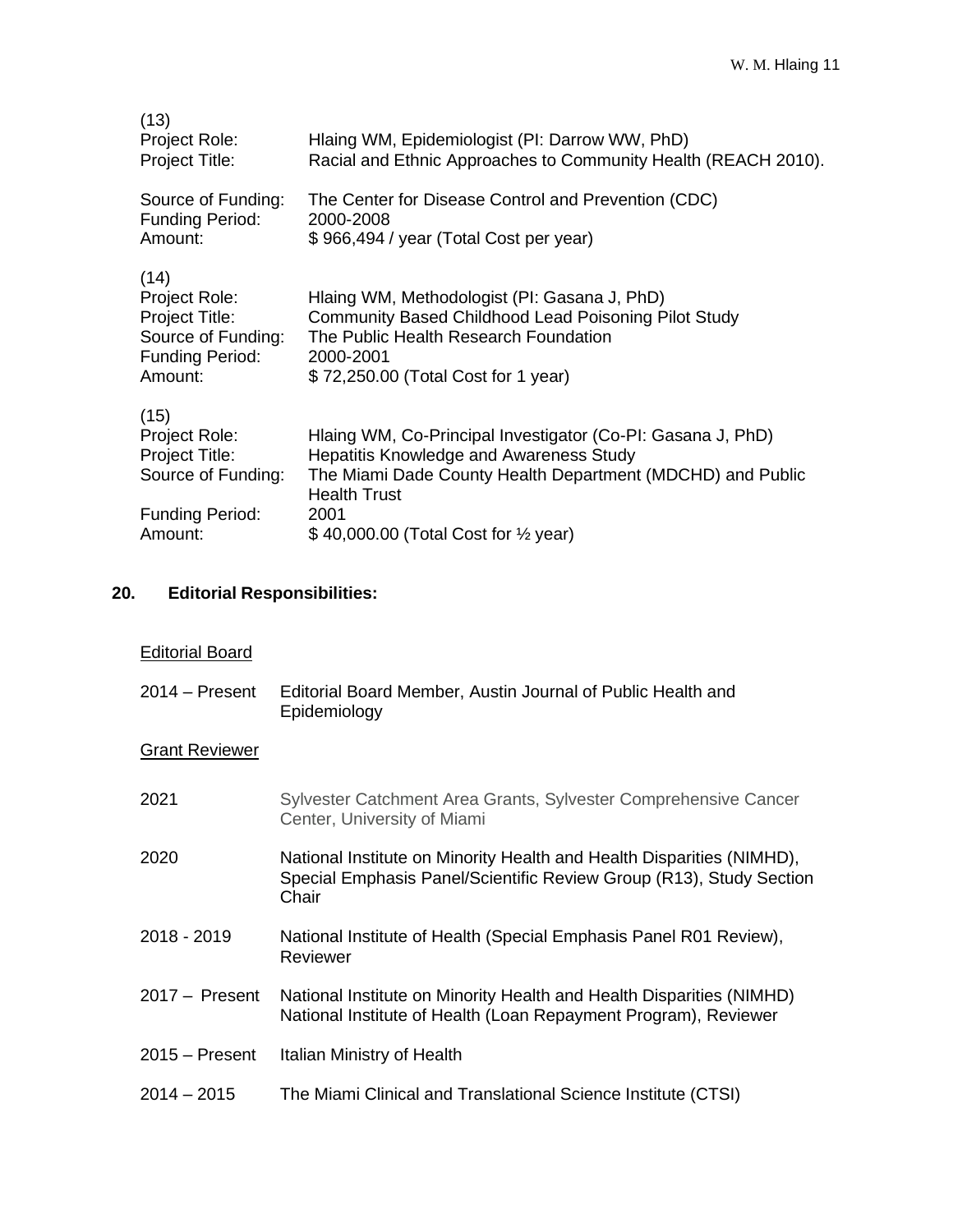- 2002 2004 Health Foundation of South Florida
- 2001 2002 Miami Children's Hospital

Journal Article Reviewer, Ad Hoc Reviewer (Since 2008)

Note: Journal in alphabetical order.

American Journal of Epidemiology American Journal of Hypertension American Journal of Physical Anthropology Annals of Epidemiology Arthritis Care and Research Austin Journal of Public Health and Epidemiology AIDS and Behavior BMJ (British Medical Journal) Open **Cardiology** Endocrine Practice Ethnicity and Disease Health Policy and Planning International Journal of Environmental Research and Public Health (IJERPH) Journal of the Cardiometabolic Syndrome Journal of Health Care for the Poor and Underserved Journal of the National Medical Association Journal of the Neurological Sciences Journal of Pediatrics Journal of Reproductive Medicine Journal of School Health Marshall Journal of Medicine The Journal of the Society for Clinical Trials Journal of the American College of Cardiology (JACC) Journal of Women's Health

#### **Others**

|                                                                  | 2012 – Present Research Abstract Reviewer, Society of Epidemiologic Research (SER)                                  |  |
|------------------------------------------------------------------|---------------------------------------------------------------------------------------------------------------------|--|
|                                                                  | 2011 – Present Research Abstract Reviewer, American College of Epidemiology (ACE)                                   |  |
| 2016                                                             | Research Abstract Reviewer, Epidemiology Congress of North America                                                  |  |
| 2013 – 2015 Poster Judge, American College of Epidemiology (ACE) |                                                                                                                     |  |
| 2014                                                             | Research Abstract Reviewer, The International Epidemiological<br>Association's (IEA) World Congress of Epidemiology |  |
| $2001 - 2007$                                                    | Research Abstract Reviewer, American School Health Association<br>(ASHA)                                            |  |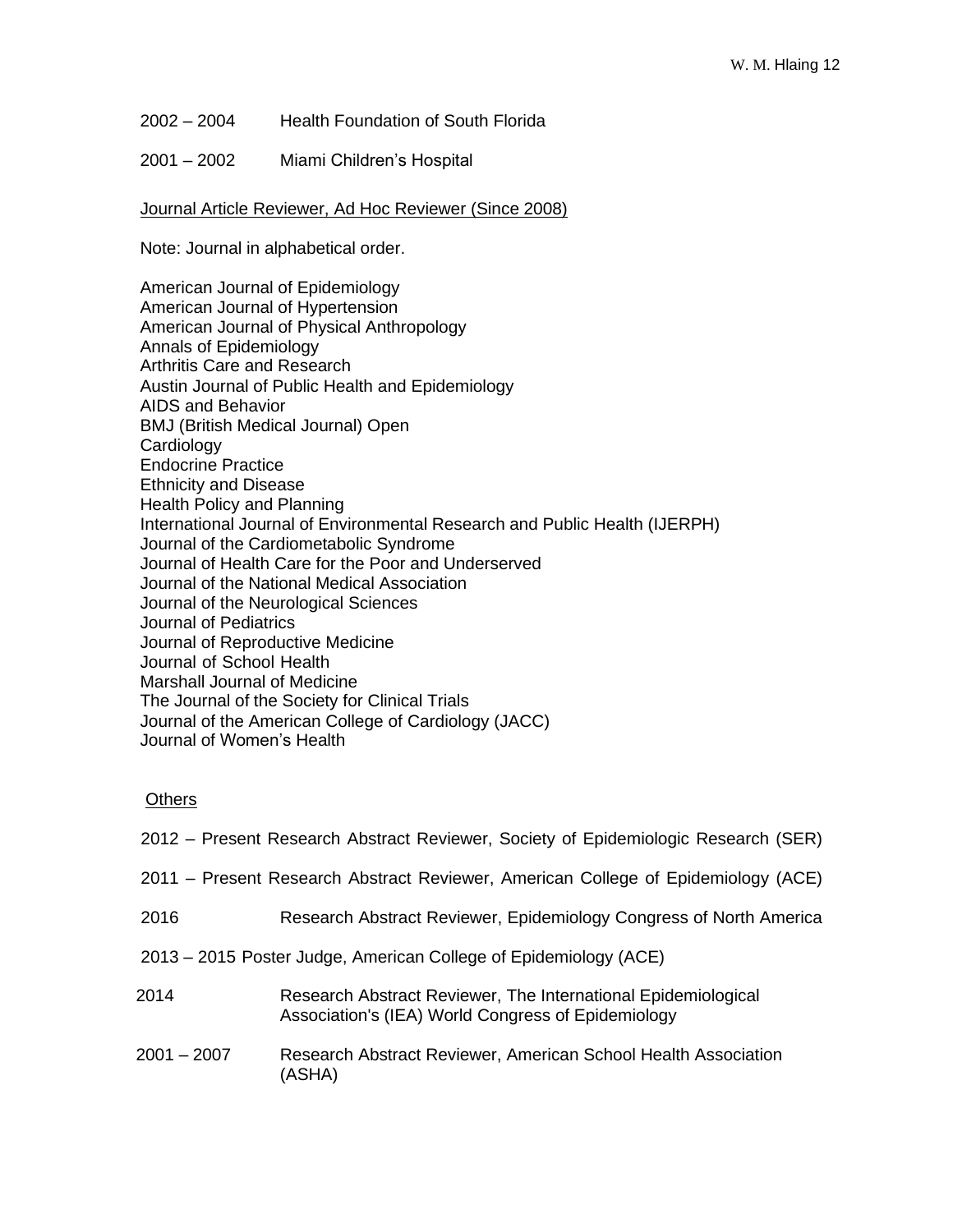- 2007 Member, Research Council, American School Health Association (ASHA)
- 2004 Textbook Reviewer, Statistics in Community Health

#### **21. Professional and Honorary Organizations**

#### Membership

- Present Member, the International Epidemiological Association (IEA)
- Present Member, Florida Bioethics Network (FBN)
- 2017 Member, American College of Epidemiology (ACE)
- Present Fellow, American College of Epidemiology (ACE)
- 2007 Member, the American Public Health Association (APHA)
- Present Member, the American Public Health Association (APHA)
- Present Member, the American Public Health Association (APHA), Ethics Section
- Present Member, Society for Epidemiologic Research (SER)
- 2007 Member, the American School Health Association (ASHA)
- Present Member, the Honor Society of Phi Kappa Phi (Academic excellence in all fields of higher education)
- 1998 Member, Eta Sigma Gamma Health Sciences Honorary Society, Pi **Chapter**

#### Leadership Role / Committee Service in National/Professional Organizations

| $2020 -$      | Chair, Ethics Committee, American College of Epidemiology (ACE)                                             |
|---------------|-------------------------------------------------------------------------------------------------------------|
| $2017 - 2020$ | Vice Chair, Ethics Committee, American College of Epidemiology (ACE)                                        |
| $2016 - 2017$ | Interim Vice Chair, Ethics Committee, American College of Epidemiology<br>(ACE)                             |
| $2014 - 2016$ | Member, Education Committee, Society for Epidemiologic Research<br>(SER)                                    |
| $2007 - 2010$ | Chair, Subcommittee to review Code of Ethics for Epidemiologists,<br>American College of Epidemiology (ACE) |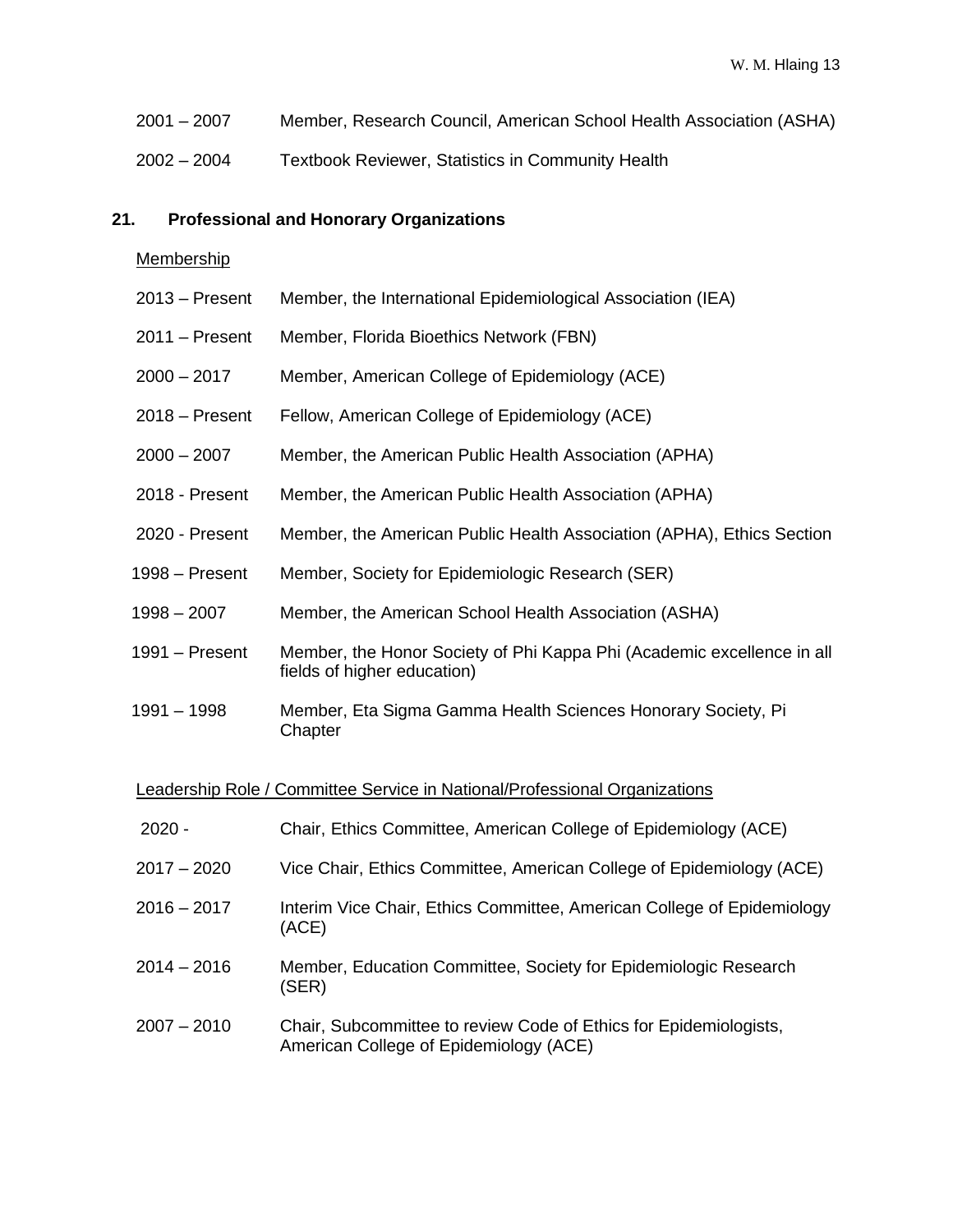- 2001 2006 Member, Ethics and Standards of Practice (ESOP) Committee, American College of Epidemiology (ACE)
- 1991 1992 Historian, Eta Sigma Gamma Health Sciences Honorary Society, Pi **Chapter**

#### **22. Honors and Awards:**

2020 Delta Omega Honorary Society in Public Health's Excellence in Teaching Award, Department of Public Health Sciences, University of Miami (Students' vote) 2019 & 2020 Nominee, Association of Schools and Programs of Public Health (ASPPH) Teaching Excellence Award 2018 Inducted Fellow, American College of Epidemiology (ACE) 2018 Delta Omega Honorary Society in Public Health's Excellence in Teaching Award, Department of Public Health Sciences, University of Miami (Students' vote) 2018 Nominee, Fellow Board of Directors, American College of Epidemiology (ACE) 2018 Member, The Association of Schools and Programs of Public Health (ASPPH), PhD Special Interest Group 2016 Outstanding Alumnus Nominee, University of South Florida 2016 Inducted Fellow, Academy of Medical Educators, University of Miami 2016 Outstanding Graduate Program Director Award Recipient, Graduate School, University of Miami 2015 Certificate of Outstanding Contributions made to the quality of journal "Annals of Epidemiology 2015 Certificate of Reviewer Award, Journal of Neurological Science 2014 Faculty Senate's Outstanding Teaching Award Nominee, University of Miami 2013 Professional contribution as an occupation expert for the occupation of Epidemiologists, Recognition by the U.S. Department of Labor 2012 Who's Who in Medicine Higher Education 2008 Faculty Inductee, Alpha Omega Chapter of the Delta Omega Honorary Public Health Society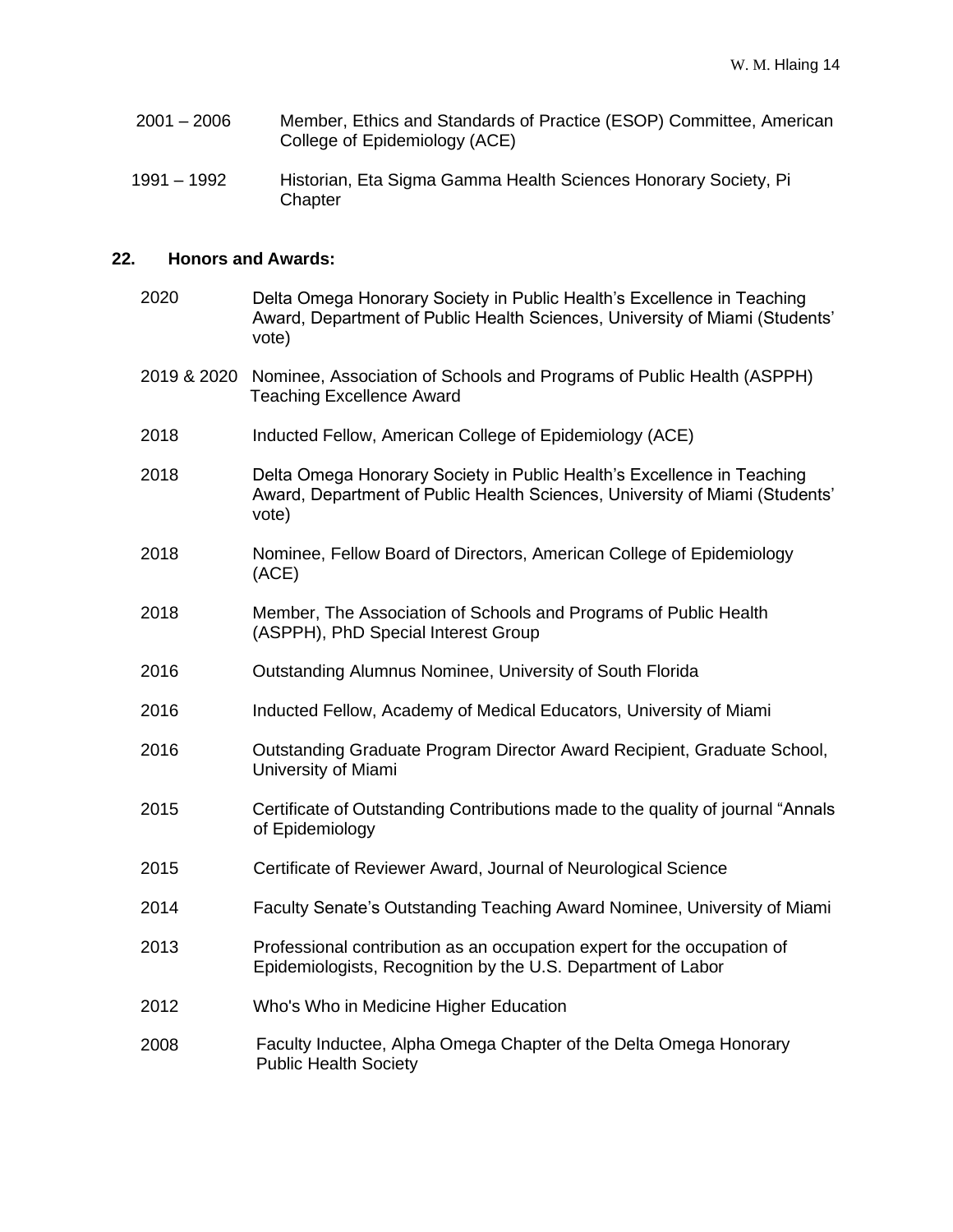- 2007 Faculty Research Award, Florida International University Foundation and Office of the Provost
- 2007 Academic Excellence Award towards Reducing Health Disparities in Substance Abuse and HIV/AIDS among Latinos. The Center for Research on U.S. Latino HIV/AIDS and Drug Abuse (CRUSADA) Recognition Award
- 2006 Who's Who in Medicine and Health Care
- 2005 Dedicated Service Award, Florida International University (FIU)
- 2004 2005 Award in recognition of exemplary contribution and unique involvement as a founding faculty member, Robert Stempel School of Public Health, Florida International University (FIU)
- 2003 Who's Who in Health Sciences Education
- 1997, 1998 Outstanding Achievement Scholarship Award (two consecutive years), College of Public Health, University of South Florida (USF)
- 1994 Research Scholarship Award, College of Public Health, University of South Florida (USF)
- 1993 1995 Dean's List of Scholars, College of Public Health, University of South Florida
- 1995 Phi Kappa Phi Honor Award, University of South Florida (USF)
- 1992 Eta Sigma Gamma Scholastic Key Award, Western Illinois University (WIU)
- 1991 Phi Kappa Phi Honor Award, Western Illinois University (WIU)

### **23. Post-Doctoral Fellowships:** NA

#### **24. Other Professional Activities**

Major Presentations (Regional/Local, National and International)

[6 Regional/Local, 41 National, 13 International Presentations]

Note: Names underlined are students (MPH/MSPH, MD, or PhD students), post-doctoral fellows or junior faculty at the time of submission. \* denotes presenter.

60. \*Abraham A, \***Hlaing WM**. Current National and International Efforts in Training Future Epidemiologists. American College of Epidemiology Virtual Conference, September 21- 23 2020. (\* co-moderators of Education roundtable discussion on September 22, 2020 12-1 pm EST). (National)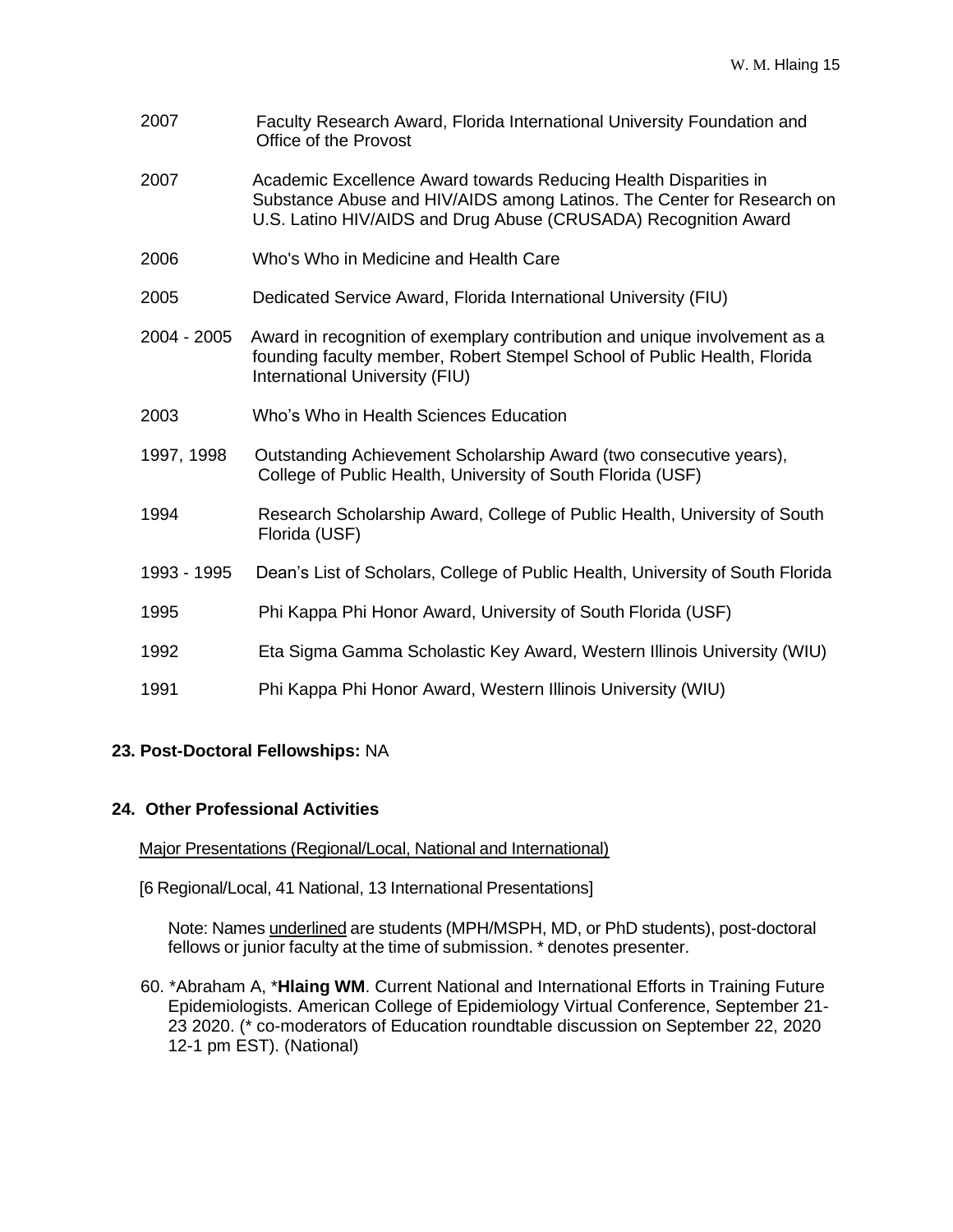- 59. Liu S, Vidot DC, Messiah, SE, \***Hlaing WM**. Trends in utilization of metabolic and Bariatric surgery procedures by race-ethnicity: A state-wide analysis. American College of Epidemiology Conference, September 7-9 2019, Pasadena, CA. (National)
- 58. \*Singer RH, Feaster DJ, Stoutenberg M, **Hlaing WM**, Cardenas G, Pereyra M, Abel S, Greenberg B, Velasco J, Gellman MD, Schneiderman N, Metsch LR. Patient acceptance of screening for heart disease in the dental care setting: Results from a universitysponsored dental clinic. American Public Health Association Conference, November 2 – 6, 2019, Philadelphia, PA. (National)
- 57. Liu S, \*Westrick A, Koru-Sengul T, Messiah SE, **Hlaing WM**. Hospital Length of Stay by Race-Ethnicity and Weight Loss Procedure Types. American College of Epidemiology Conference, September 23 - 25, 2018, Cincinnati, OH. (National)
- 56. Messiah SE, Koru-Sengul T, \*Monnette A, **Hlaing WM**. Socio-demographic correlates of bariatric surgery among Florida patients. American College of Epidemiology Conference, September 24 - 26, 2017, New Orleans, LA. (National)
- 55. \*Oluwole SA, Al Maqbali MS, Koru-Sengul T, **Hlaing WM**. Race-ethnic variations by stroke types in Florida. Florida Public Health Association Regional Meeting, April 27, 2016, Miami, Florida. (Regional)
- 54. \*Oluwole SA, Al Maqbali MS, Koru-Sengul T, **Hlaing WM**. Prevalence of obesity by stroke types. 2016 Epidemiology Congress of the Americas, June 21-24 2016, Miami, FL. (International)
- 53. \*Vidot DC, **Hlaing WM**, Prado G, Messiah SE. Physical Activity and Marijuana Use among United States Adults: Results from the National Health and Nutrition Examination Surveys 2007-2012. 78th Annual College on Problems of Drug Use and Dependence (CPDD) Meeting, June 11-16, 2016, Palm Springs, CA. (National)
- 52. \*Hecht EM, Reis IM, **Hlaing WM**. Urinary Cadmium Levels in Former Smokers Are Associated with All-Cause-Mortality. 2016 Epidemiology Congress of the Americas, June 21-24 2016, Miami, FL. (International)
- 51. \*Al Maqbali MS, Koru-Sengul T, Fleurantin NL, Monnette A, Messiah SE, **Hlaing WM**. Weight Status and Type-2 Diabetes Mellitus Among Inpatient Youth of Florida. 2016 Epidemiology Congress of the Americas, June 21-24 2016, Miami, FL. (International)
- 50. \*Fleurantin NL, Koru-Sengul T, Monnette A, Al Maqbali MS, **Hlaing WM**. Racial-Ethnic Disparities in Overweight and Obesity among Hospitalized Adults in Florida. 2016 Epidemiology Congress of the Americas, June 21-24 2016, Miami, FL. (International)
- 49. \*Gauri A, Pujolar A, Asfar T, **Hlaing WM,** Koru-Sengul T. Change in exposure to secondhand smoke among non-smokers with high-risk for cardiovascular disease in the US: A population-based analysis using NHANES (1999-2012). 2016 Epidemiology Congress of the Americas, June 21-24 2016, Miami, FL. (International)
- 48. \*Vidot DC, **Hlaing W**, Llabre M, Gellman M, Prado G, Reina S, and Messiah S. Current Marijuana Use and Metabolic Syndrome among Emerging Adults by Race/Ethnicity in the United States. American Psychomatic Society Conference, March 2016, Denver, CO. (National)
- 47. \*Vidot DC, Prado G, **Hlaing WM**, Florez H, Llabre M, Reina S, Messiah SE. Metabolic Syndrome and Marijuana Use among Hispanics. 74th Annual Scientific Meeting American Psychomatic Society Conference (Translating Research into Practice: From Bench to Policy), March 9-12, 2016, Denver, CO. (National)
- 46. \*Monnette A, Koru-Sengul T, Fleurantin NL, Al Maqbali MS, Bispo JA, Messiah SE, **Hlaing WM**. Bariatric Surgery and Insurance Status in Florida. 2016 Epidemiology Congress of the Americas, June 21-24 2016, Miami, FL. (International)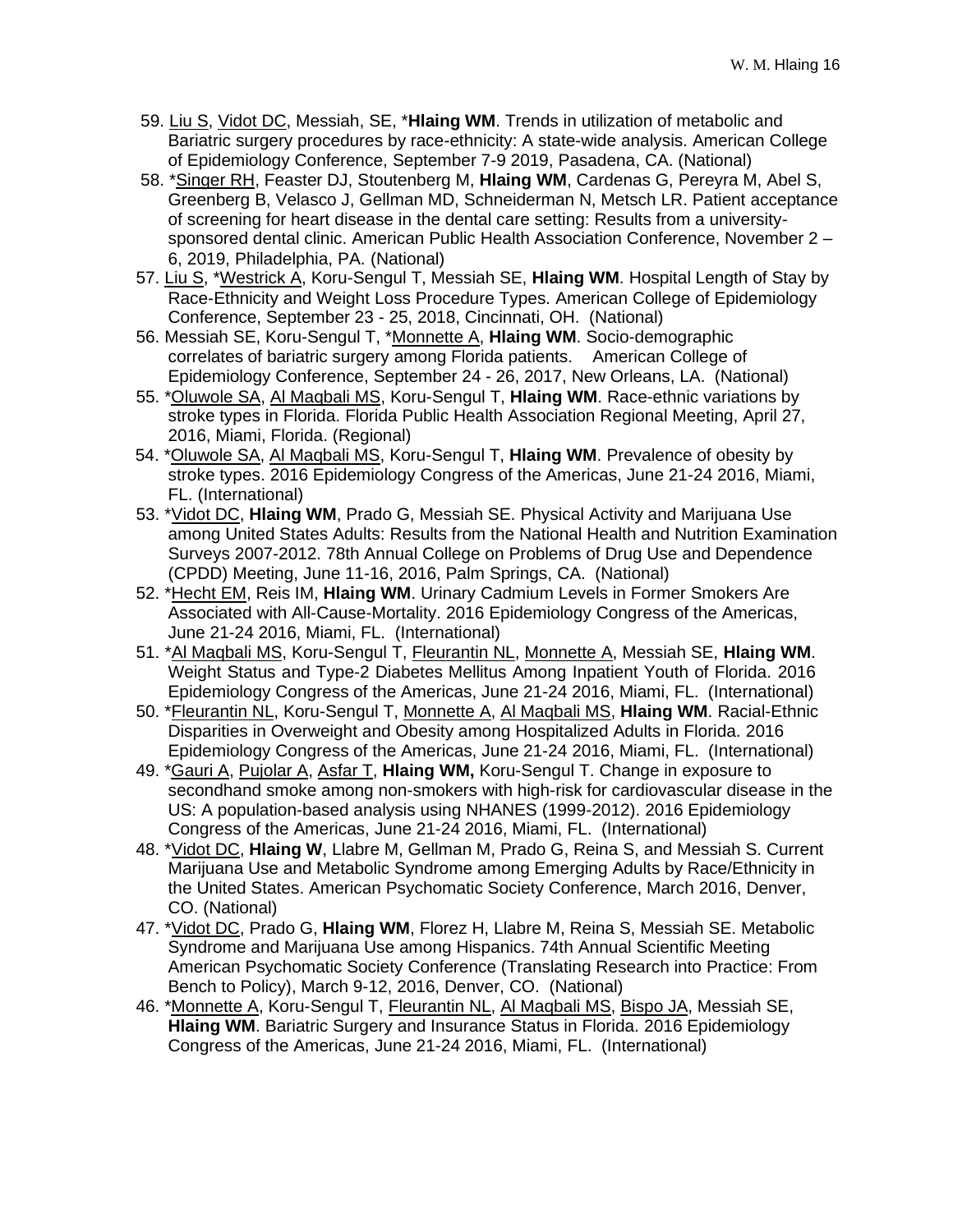- 45. \*Vidot DC, **Hlaing, WM**. Marijuana Use, Perceived Weight Status, and Obesity among Adolescents. 2016 Epidemiology Congress of the Americas, June 21-24 2016, Miami, FL. (International)
- 44. Hecht EM, \***Hlaing WM**. Association between cadmium and cardiovascular outcomes by gender. American College of Epidemiology Conference, September 26 - 29, 2015, Atlanta Decatur, GA. (National)
- 43. \*Pujolar A, **Hlaing WM**, Koru-Sengul T. Diabetes burden among the US population and its subgroups. American Public Health Association, 2015, October 31 – November 4, 2015, Chicago, IL. (National)
- 42. \*Pujolar A, **Hlaing WM**, Koru-Sengul T. Prevalence of high cholesterol level by sociodemographic subgroups in a nationally representative sample of the United States. American Public Health Association, 2015, October 31 – November 4, 2015, Chicago, IL. (National)
- 41. \*Pujolar A, **Hlaing WM**, Koru-Sengul T. Burden of high blood pressure across sociodemographic factors in the United States: A population-based analysis using NHANES (1999-2012). American Public Health Association, October 31 – November 4, 2015, Chicago, IL. (National)
- 40. \*Vidot DC, Prado G, **Hlaing WM**, Arheart KL, Messiah SE. Combined and independent relationships between current marijuana and cigarette use and cardiometabolic disease risk among United States emerging adults: Results from the National Health and Nutrition Examination Surveys 2007-2012. 77th Annual Meeting - College on Problems of Drug Dependence (CPDD) in conjunction with The International Narcotics Research Conference 2015, June 13-19, 2015, Phoenix, AZ. (National)
- 39. Vidot DC, Duan R, Messiah SE, Prado G, \***Hlaing WM**. Link between Current Substance Use and Unhealthy Weight Loss Practice in Adolescents. American College of Epidemiology Conference, September 6 - 9, 2014, Silver Springs, MD. (National)
- 38. \*Vidot DC, Prado G, **Hlaing WM**, Arheart KL, Messiah SE. Relationship between Current Marijuana Use and Cardiometabolic Disease Risk in United States Emerging Adults, 2005-2010.The College on Problems of Drug Dependence (CPDD) 2014 Meeting, June 19-24 2014, San Juan, Puerto Rico. (International)
- 37. \*Vidot DC, Messiah SE, Accornero VH, Prado G, Arheart KL, **Hlaing WM**, Bandstra ES. Relationship between Prenatal Marijuana Exposure, Current Marijuana Use and Metabolic Syndrome in Late Adolescence among African Americans. The Pediatric Academy Society (PAS) and Asian Society for Pediatric Research (ASPR) Joint Meeting, May 3-6, 2014, Vancouver, Canada. (International) [Invited Speaker]
- 36. \*Vidot DC, Arheart KL, Prado G, **Hlaing WM**, Messiah SE. Relationship between Current Marijuana Use, Body Mass Index, and Cardiometabolic Disease Risk in United States Emerging Adults, 2005-2010. University of Miami Cane Search Day, February 20, 2014, Miami, FL. (Local)
- 35. \*Vidot DC, Arheart KL, Prado G, **Hlaing WM**, Bandstra ES, and Messiah SE. Illicit Drug Use and Cardiometabolic Disease Risk: An Analysis of 2005-2008 National Health and Nutrition Examination Survey Data. Poster Presentation. University of Miami Clinical and Translational Science Institute Annual Collaborative Research Day: Special Focus on Obesity, February 27, 2013, Miami, FL. (Local)
- 34. **\*Hlaing WM**, Duan R. Weight status and weight loss practice among teenagers. Society for Public Health Education (SOPHE) 64th Annual Meeting, April 17-19 2013, Orlando, Florida. (National)
- 33. \*Vidot DC, Arheart KL, Messiah SE, **Hlaing WM.** Association between illicit drug use and cardiometabolic disease risk: an analysis of 2005-2008 NHANES data. American College of Epidemiology, September 8-10, 2012, Chicago, IL. (National)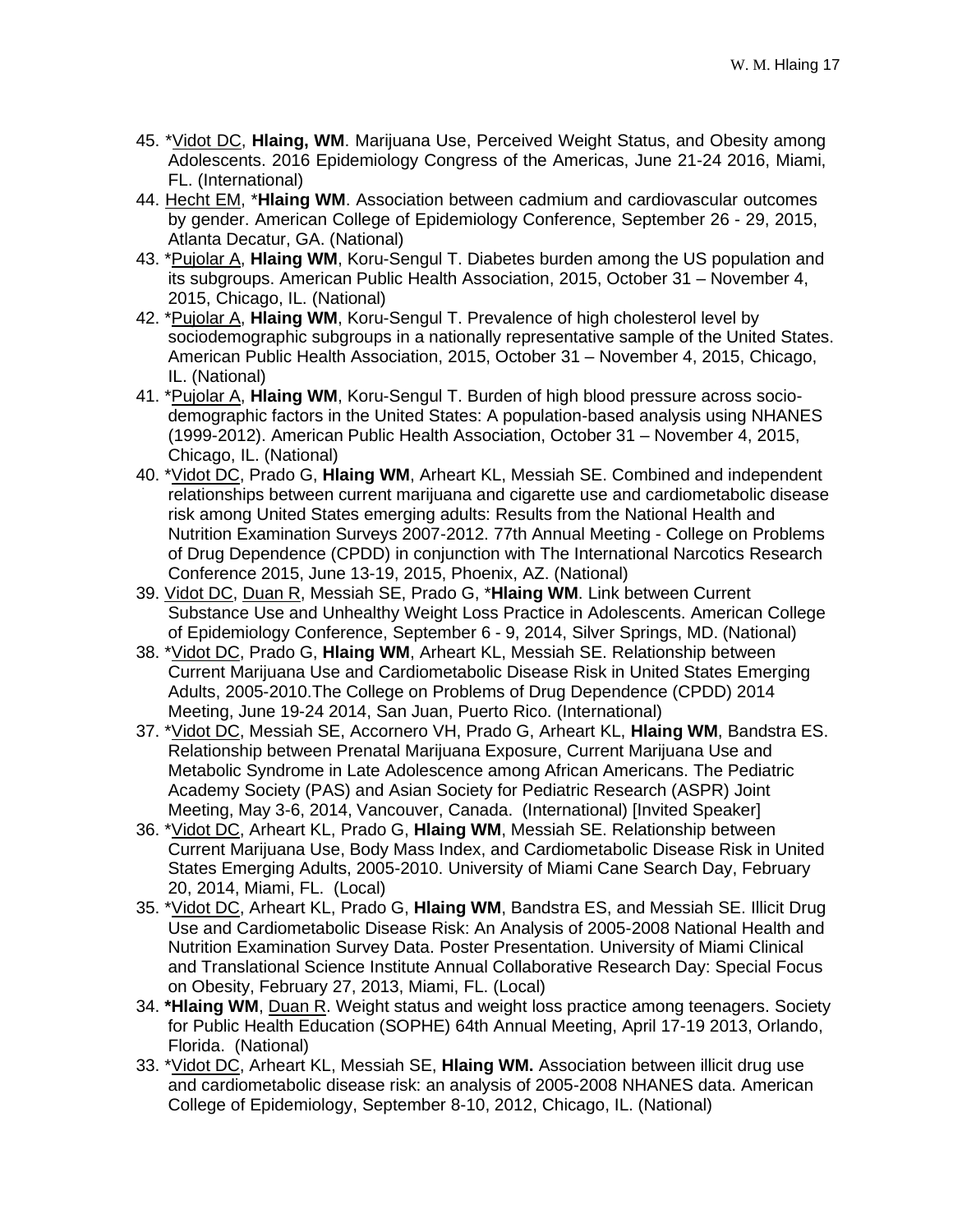- 32. \*Vidot DC, Arheart KL, **Hlaing WM,** Bandstra ES, Messiah SE**.** Gender Differences in the Association between Illicit Drug Use and Cardiometabolic Disease among African Americans in the U.S. 27th Annual International Interdisciplinary Conference on Hypertension and Related Risk Factors in Ethnic Populations. International Society on Hypertension in Blacks (ISHIB), July 13-15, 2012, Miami Beach, FL. (International)
- 31. **\*Hlaing WM**, Messiah SE, Lipshultz SE, Miller TL. Obesity and its Association with Hospital Length of Stay and Charges among Children/Adolescents. American Heart Association Annual Scientific Conference, March 10 – 14, 2009, Palm Harbor, FL. (National)
- 30. \*Messiah SE, Arheart KL, **Hlaing WM**, Natale R, Lipshultz SE, Miller TL. Relationship of Waist Circumference, Body Mass Index and Cardiovascular Disease Risk Factors among US 3 to 6 Year Olds, 1999-2004. American Heart Association Annual Scientific Conference, March 10 – 14, 2009, Palm Harbor, FL. (National)
- 29. **Hlaing WM**, McCoy HV, Estrada M, \*Rubens M. Change in HIV Risks Among, Underserved Migrant Workers: A Randomized Intervention Study. Annual Meeting of the American Public Health Association (APHA) Conference, October 25 – 29, 2008, San Diego, CA. (National)
- 28. **Hlaing WM**, \*Kim SH, Davalos DM. Hospital Charges and Comorbidities among Obese and Morbidly Obese Patients. *International Society for Pharmacoeconomics and Outcomes Research* (ISPOR) 13th Annual International Meeting, May 3 – 7, 2008, Toronto, Canada. (International)
- 27. \*Davila EP, Fleming LE, Lee DJ, LeBlanc WG, McCollister K, Arheart K , Clark J, **Hlaing WM.** Racial-Ethnic and Educational Differences in Cancer Screening Among US Women Workers. Inaugural Women's Health Research Conference, Institute for Women's Health at University of Miami, March 17, 2008, Miami, FL. (Local)
- 26. \*Davalos DM, **Hlaing WM**. Ethnic differences in hospitalization due to Essential Hypertension in Florida.135<sup>th</sup> Annual Meeting of American Public Health Association (APHA) Conference, November 2007, Washington, DC. (National)
- 25. \***Hlaing WM**, McCoy HV. Sex-ethnic Disparities in HIV-Related Hospitalization and Mortality in Florida. American College of Epidemiology (ACE) Conference, September 2007, Fort Lauderdale, FL. (National)
- 24. Niyonsenga T, **\*Hlaing WM**. Prevalence and Correlates of Sexual Risk Behaviors by Gender among Multi-Ethnic Adolescents. American College of Epidemiology (ACE) Conference, September 2007, Fort Lauderdale, FL. (National)
- 23. Davila EP,\***Hlaing WM**. Comorbidities of Emergency Department Patients admitted with Essential Hypertension in Florida. American College of Epidemiology (ACE) Conference, September 2007, Fort Lauderdale, FL. (National)
- 22. **\*Hlaing WM**, Niyonsenga T. Substance Use Risk Behaviors by Gender among Multi-Ethnic High School Students of Florida. 80th Annual School Health Conference of the American School Health Association (ASHA) Conference, October 11 - 14, 2, 006, St. Louis, Missouri. (National)
- 21. **Hlaing WM**, de la Rosa M. Niyonsenga T, \*Rojas P. Human Immunodeficiency Virus (HIV) infection risks among Caucasian, African American, and Hispanic adolescents. International AIDS Conference, August 13 – 17, 2006, Toronto, Canada. (International)
- 20. \***Hlaing WM**, Huffman F. Gender-ethnic differences in increased arterial pulse pressure among young adults. 2006 Epidemiology Congress of the Americas, June 2006, Seattle, WA. (International)
- 19. \*Siegel KA, Gasana J, Roy D, Niyonsenga T, **Hlaing WM**. Building healthy communities through communication and access to care.133<sup>rd</sup> Annual Meeting of American Public Health Association (APHA) Conference, December 2005, Philadelphia, PA. (National)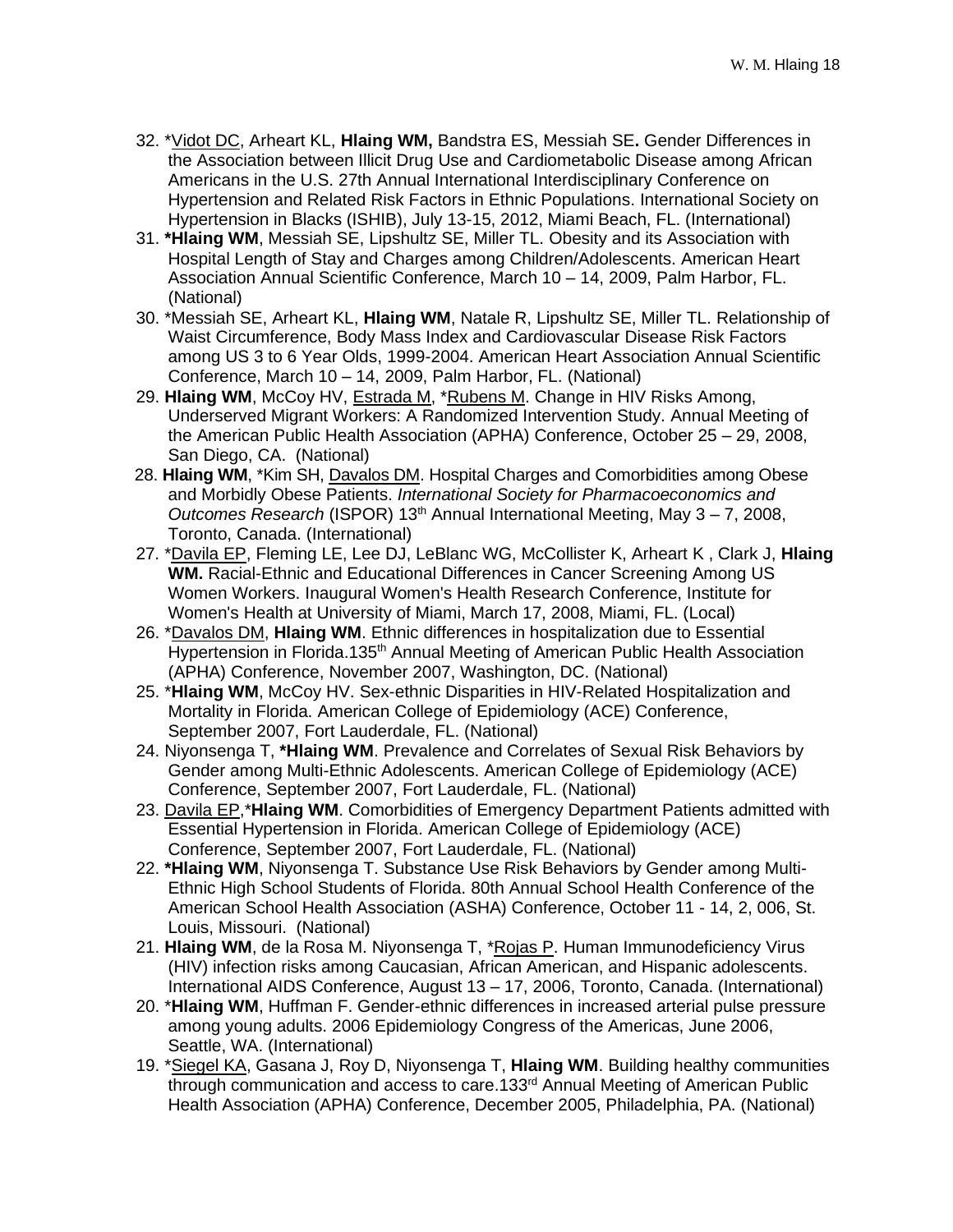- 18. \***Hlaing WM**, Huffman F. Gender-ethnic differences in increased arterial pulse pressure among young adults. American College of Epidemiology (ACE) Conference, September 2005, New Orleans, LA. (National)
- 17. Siegel KA, \*Gasana J, **Hlaing WM**, Rosario J, Dummula K, Owens EA. Geographic distribution of childhood lead poisoning in Southeastern Florida. National Environmental Health Association (NEHA) Conference, June 2005, Providence, Rhode Island. (National)
- 16. Siegel KA, \*Gasana J, **Hlaing WM**, Rosario J, Dummula K, Owens EA. Establishment of Partnership Against Lead Project following pilot study of environmental lead levels in the inner city of Miami, Florida. 132nd Annual Meeting of American Public Health Association (APHA), November 6 – 10, 2004, Washington, DC Washington, DC. (National)
- 15. \*Gasana J, Siegel KA, **Hlaing WM**, Rosario J, Dummula K, Owens EA. Assessing the Risks and Knowledge of Economically-Disadvantaged, Minority Urban Population in Preventing and Reducing Childhood Lead Poisoning. American Public Health Association (APHA), November 6 – 10, 2004, Washington, DC. (National)
- 14. \***Hlaing WM**, Prineas RJ. Prevalence of Increased Pulse Pressure in Children and Adolescents. American College of Epidemiology (ACE) Conference, September 2004, Boston, MA. (National)
- 13. Gasana J, \*Siegel KA, **Hlaing WM**, Rosario J, Dummula K. Assessment of parental knowledge about childhood lead poisoning: Reflective of their children's level of risk. Florida Public Health Association's 2004 Joint Annual Educational Meeting and Trade Show: Building an Environment for Healthy Communities, July 26-30, 2004, Orlando, FL. (Regional)
- 12. \*Gasana J, Siegel KA, Rosario J, **Hlaing WM**, Dummula K. FIU Partnership Against Lead (PAL) Project: Collaboration with Health Care Providers in Miami-Dade County, Florida. American Academy of Pediatrics: CATCH and Medical Home National Conference, July 15 - 17, 2004, Chicago, IL. (National)
- 11. **Hlaing WM**, Darrow WW, \*Espinel Z. Gender, age group, and relationship status differences in perceptions of HIV risk and self-reports of condom use in ethnic-minority populations. 130<sup>th</sup> Annual Meeting of the American Public Health Association (APHA) Conference, November 9 - 13, 2002, Philadelphia, PA. (National)
- 10. \*Allen SM, McCoy HV, **Hlaing WM**. Ethnic group differences in knowledge and beliefs about hepatitis.130<sup>th</sup> Annual Meeting of the American Public Health Association (APHA) Conference, November 9 - 13, 2002, Philadelphia, PA. (National)
- 9. \*McCoy HV, Gasana J, Hlaing WM, Allen, S. Health Care Communication Needs Among Ethnic Groups of South Florida. 130th Annual Meeting of the American Public Health Association (APHA) Conference, November 9 - 13, 2002, Philadelphia, PA. (National)
- 8. **\*Hlaing WM**, Prineas RJ, Zhu Y. Systolic blood pressure growth in U.S. children and adolescents. American College of Epidemiology (ACE), September 2002, Albuquerque, NM. (National)
- 7. **\*Hlaing WM**, Prineas RJ. Arterial stiffness changes among four gender-ethnic groups of children and adolescents. Cardiovascular Health for All 2002 Conference, April, 2002, Washington, DC. (National)
- 6. **\*Hlaing WM**, Prineas RJ. Correlations of anthropometric variables in children of Minneapolis Public Schools. American School Health Association (ASHA) Conference, October, 2000, New Orleans, LA. (National)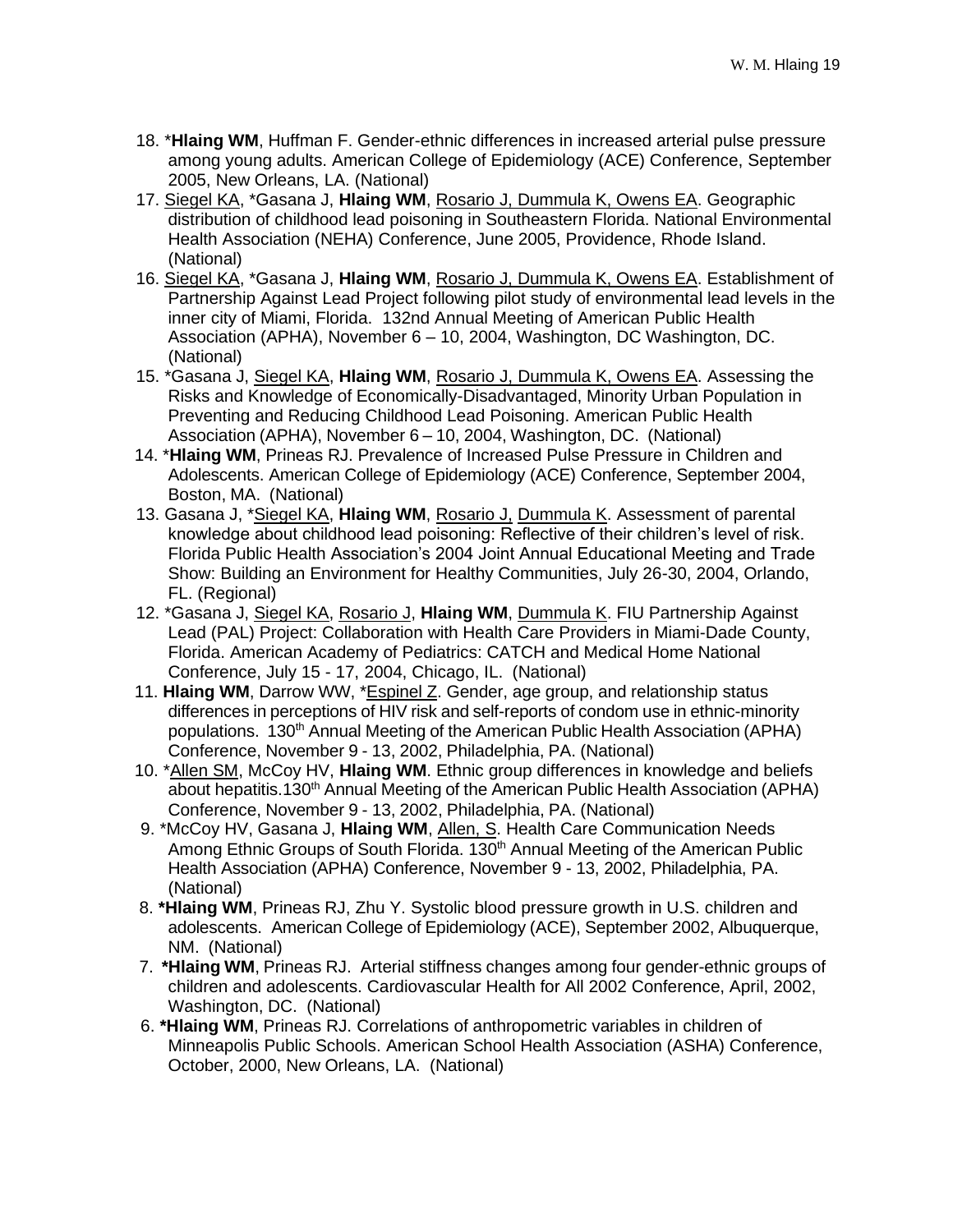- 5. **\*Hlaing WM**, Prineas RJ, Zhu Y, Leaverton PE. Longitudinal growth of body mass index growth among U.S. children and young adults. Society of Epidemiologic Research (SER), June, 2000, Seattle, Washington. (National)
- 4. \*Metsch LR, **Hlaing WM,** Pereyra MR, McCoy CB. The impact of drug treatment in moving substance abusing women from welfare to work: A state-wide analysis. 127<sup>th</sup> Annual Meeting of the American Public Health Association (APHA) Conference, November 7 - 11, 1999, Chicago, IL. (National)
- 3. **\*Hlaing WM**, Prineas RJ, Zhu Y, Leaverton PE. Longitudinal trends of body mass Index (BMI) and blood pressure (BP) in children – Descriptive illustration of individual growth: the Minneapolis Children's Blood Pressure Study (MCBPS). Third Annual Florida Epidemiology Conference, June, 1997, Miami, Florida. (Regional)
- 2. \*Clark PI, Caldito G, **Hlaing WM,** Sprafka JM. Black-White Differences in Serum Cotinines: Measurement Error or Genetics? Society of Epidemiologic Research (SER), June, 1994, Miami, Florida. (National)
- 1. **\*Hlaing WM**, Brown KM, Davey M, Ulrich CO. Knowledge of cardiovascular diseases among Korean students at a mid-western University. American School Health Association (AHSA) Conference, October, 1993, Pittsburgh, Pennsylvania. (National)

# **VI. TEACHING**

# **25. Teaching Awards Received**:

### Teaching and Mentoring Awards

- 2019 & 2020 Nominee, Association of Schools and Programs of Public Health (ASPPH) Teaching Excellence Award
- 2020 Delta Omega Honorary Society in Public Health's "Excellent in Teaching Award", Department of Public Health Sciences, University of Miami
- 2019 Invited speaker, PhD in Epidemiology Competencies (traditional and cutting edge competencies), International Consortium on Teaching Epidemiology, University of Zurich
- 2019 Nominee, Association of Schools and Programs of Public Health (ASPPH) Teaching Excellence Award
- 2018 Delta Omega Honorary Society in Public Health's "Excellent in Teaching Award", Department of Public Health Sciences, University of Miami
- 2016 Outstanding Graduate Program Director Award, Graduate School, University of Miami
- 2015 Faculty Senate's Excellence in Teaching Award Nominee, University of Miami
- 2007 Faculty Senate's Excellence in Graduate Teaching Award, Florida International University (FIU)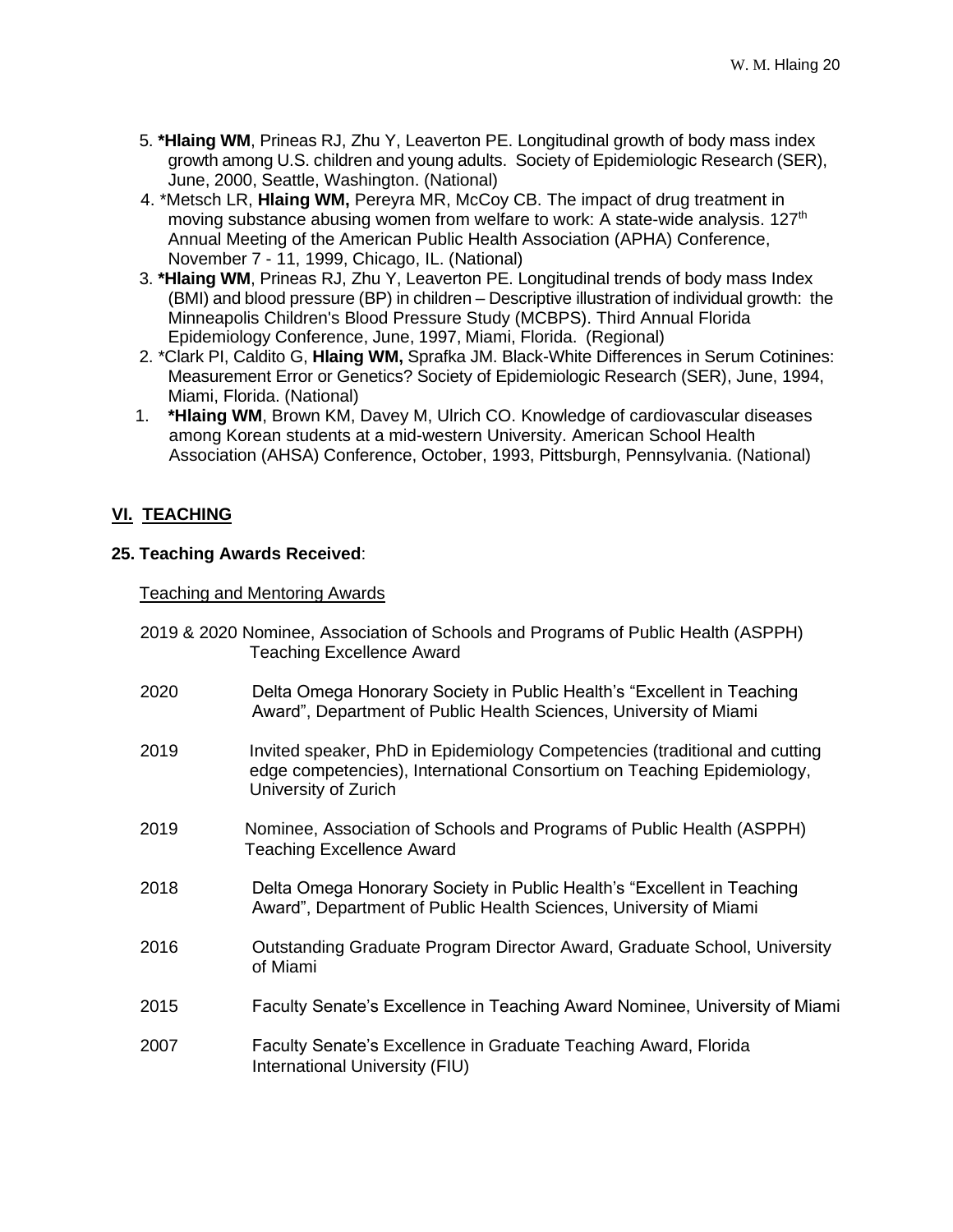2005-2006 Faculty Advisor Award, Public Health Students and Alumni Association, Stempel School of Public Health, Florida International University (FIU)

# **26. Teaching Specialization (Courses Taught):**

#### **Teaching Specialization and Interests**

Fundamentals of Epidemiology Epidemiologic Methods Epidemiologic Reasoning in Etiologic Research Conduct and Implementation of Epidemiologic Study Designs (Basic, Advanced, and Hybrid designs) Ethical Issues in Epidemiologic Research and Public Health Practice Critical Appraisal of Epidemiologic Studies: Applied Epidemiologic Method

### **Courses Developed and Taught**

#### *Florida International University (1999-2008)*

#### *Primary Instructor: Epidemiology*

- a. Introduction to Epidemiology: Graduate core course in both fully online and onsiteformats (senior undergraduate students can enroll)
- b. Epidemiological Methods: Graduate core course
- c. Current Research in Epidemiology: Graduate elective course
- d. Injury Epidemiology and Prevention: Graduate elective course in both fully online andonsite formats
- e. Cardiovascular Disease Epidemiology: Graduate elective course
- f. Principles of Applied Epidemiology: Undergraduate core course for Public Health/HealthServices Administration students

#### *Primary Instructor: Biostatistics*

*(1)* Public Health Statistics: Graduate core course

#### *Primary Instructor: Environmental Health/Public Health*

(1) Occupational Health and Safety: Graduate elective course in both fully online and onsite formats

### *Others*

- (1) Coordinator of Graduate Certificate Program in Epidemiology (18 credits)
- (2) Co-coordinator of Graduate Certificate Program in Environmental Health (18 credits)
- (3) Guest lecturer, Ethical issues in public health Graduate elective course
- (4) Supervised Field Experience and Capstone Project in Public Health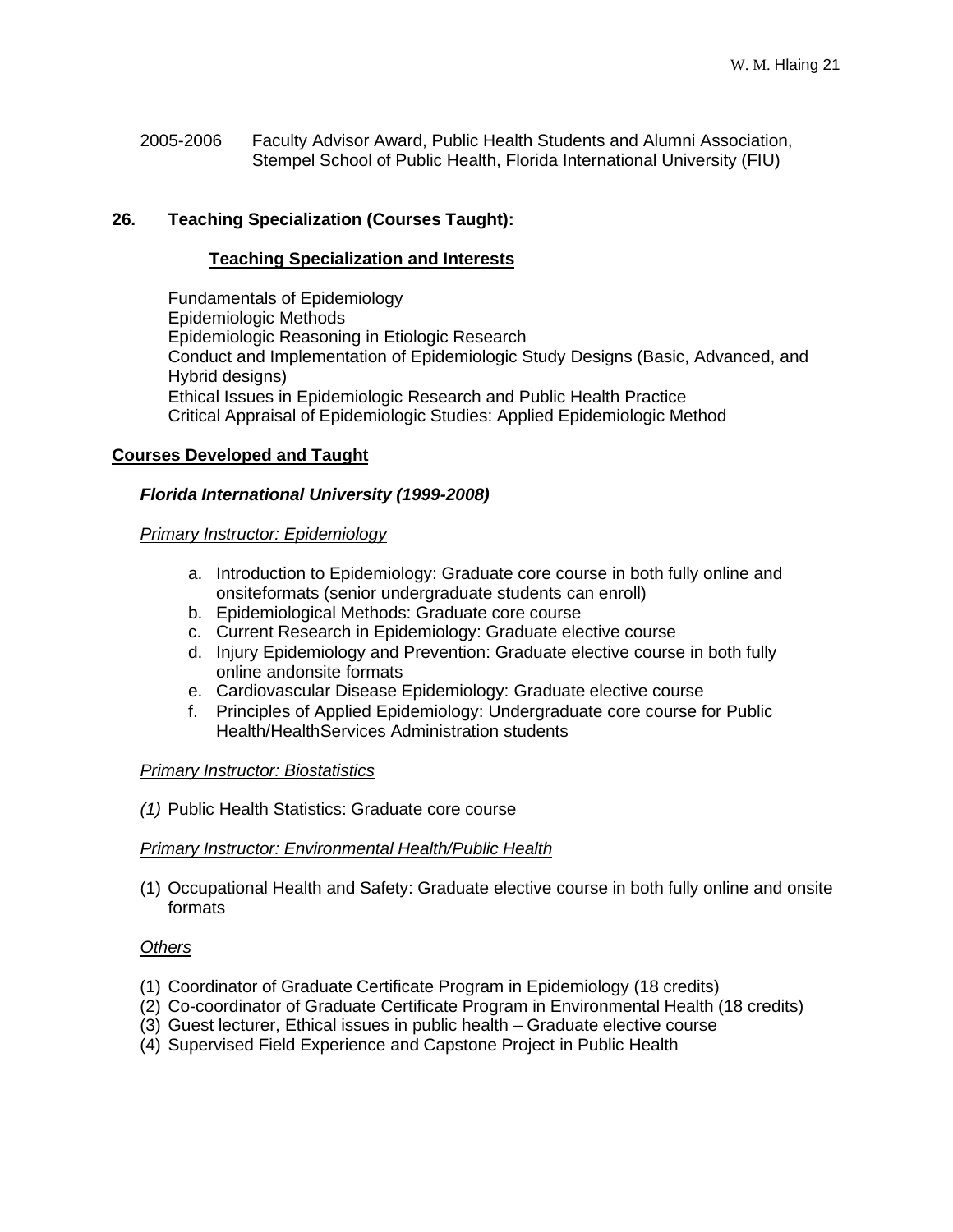# *University of Miami (2008 – present)*

#### *Primary Instructor*

- (1) Epidemiologic Methods and Reasoning: Graduate core course for PhD in epidemiology program, [Fall 2017, 2018, 2019; 2020]
- (2) Advanced Epidemiologic Method I: Graduate core course for PhD in epidemiology program, [Fall 2010, 2011, 2012, 2013, Spring 2014, 2015, 2016]
- (3) Advanced Epidemiologic Method II: Graduate core course for PhD in epidemiology program, [Spring 2011, 2012, 2013, Fall 2014,2015, 2016]
- (4) Fundamentals of Epidemiology: Graduate core course for MPH/MSPH program (senior undergraduate students and non-public health graduate program students can enroll), [Fall 2010, 2011, 2012, 2013, 2014,2015, 2016, 2017, 2018, 2019, 2020: Spring 2012, 2014, 2015, 2016, 2017, 2018, 2019, 2020, 2021]
- (5) Chronic Disease Epidemiology: Graduate elective course for MPH/MSPH and PhD programs and MD/MPH program, [Fall 2010 (MPH, MSPH, PhD); Spring/Summer 2013 (MD/MPH)]
- (6) Ethics in Public Health: Graduate core course for PhD in epidemiology and elective course for MPH/MSPH program, [Fall 2010, Spring 2012, 2013]
- (7) Design and implementation of Epidemiologic Studies [Spring 2019, 2020]

#### *Assist/Coordinate with other instructors*

- (1) Advanced Statistical Method II: Graduate core courses for PhD in epidemiology and prevention science programs; Instructor: A Brincks), [Spring 2016]
- (2) Advanced Statistical Method I: Graduate core courses for PhD in epidemiology and prevention science programs; Instructor: A Brincks), [Fall 2015]
- (3) Data Analysis for Advanced Epidemiology I: Graduate core course for PhD in epidemiology program; Instructor: K. Arheart), [Spring 2011]
- (4) Data Analysis for Advanced Epidemiology II: Graduate core course for PhD in epidemiology program; Instructor: K. Arheart), [Fall 2012]
- (5) Energy Balance II: Energy Balance and Health: Graduate elective course for MPH/MSPH and PhD program (Instructors: T. Perrino, S. Brown, M. Stoutenberg), [Spring 2011]
- (6) Data Analysis for Advanced Epidemiology I: Graduate core course for PhD in epidemiology program: Instructor: G. Prado), [Fall 2010]
- (7) Energy Balance I: Foundations of Nutrition and Physical Activity: Graduate course for MPH/MSPH and PhD programs; Instructors: T. Perrino, S. Brown, M. Stoutenberg), [Fall 2010]
- (8) Masters of Pediatrics Workshop on Preventive Pediatric Cardiology State of the Art for the General Pediatric Care. Eden Roc, Miami Beach Florida, [February 2009]
- (9) Informal one-on-one teaching on epidemiologic research methodology to residents/fellows, Division of Pediatric Clinical Research, Miller School of Medicine, [2008-2009]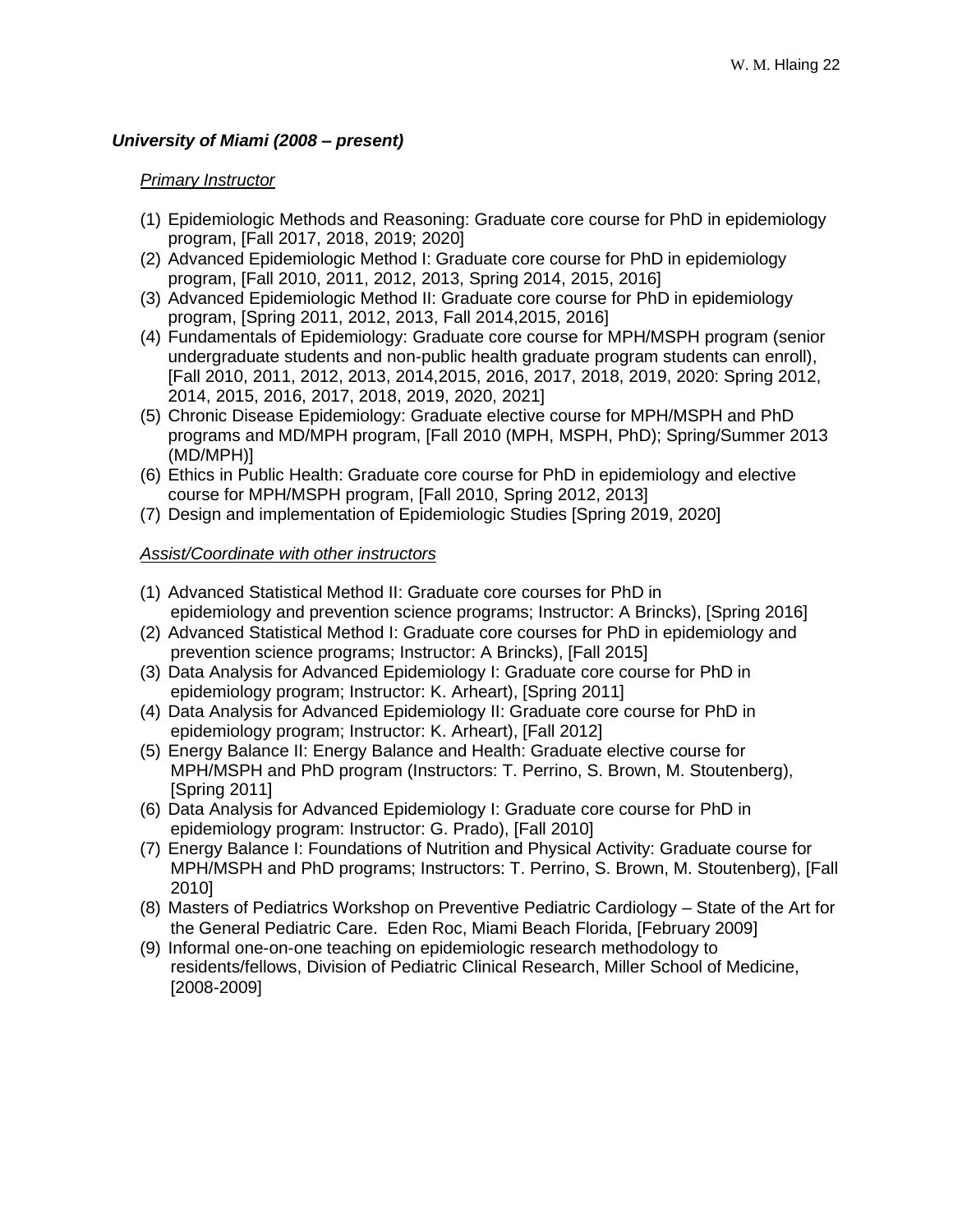# *Lead instructor / lecturer*

- (1) Professional Development Seminar: PhD in epidemiology and prevention sciences programs (2013-present)
- (2) Current Epidemiologic Research Topic: MD-PhD (Medical Scientists Training Program, MSTP) Journal Club for first and second year MD-PhD students (2016-present)

# **27. Thesis and Dissertation Advising/Post-doctoral Student Supervision**

# **Master's Students**

# *Florida International University (1999-2008)*

- a. M. Aragon. Project IMPACT: Cardiovascular Health Education in Low Socioeconomic Minority Communities of Miami-Dade County, Florida. Degree: MPH, 2002 (Role: MajorAdvisor)
- b. V. Dieguez-Gomez. Nutritional and Physical Activity status and Obesity among CollegeStudents at a South Florida University. Degree: MPH, 2002 (Role: Major Advisor)
- c. N. Seide. Chronic Hypertension in African American Women of Childbearing Age.Degree: MPH, 2002 (Role: Major Advisor)
- d. S. Dutta. The effect of total delta velocity on air-bag induced ocular injuries. Degree:MPH, 2001 (Role: Major Advisor)
- e. K. Lee. Preference of Japanese Travelers in Miami. Degree: MS in HospitalityManagement), 2001 (Role: Committee Member)

# *University of Miami (2008 – present)*

- f. Eric M. Hecht. Alpha 2 receptor add on therapy in the treatment of Schizophrenia: A Meta-analysis. Degree: MSPH, 2011 (Role: Thesis Committee Chair; Secondary reader:Schwartz S).
- g. Raquel Borges-Garcia. The relationship between social support and cognitive functioning in Hispanic older adults across time. Degree: MSPH, 2011 (Role: GraduateFaculty Advisor; Chair: Perrino T, Secondary reader: Brown S).
- h. Derek Freitas. Analysis of the National Longitudinal Survey of Youth 1997. Degree:MSPH, 2012 (Role: Graduate Faculty Advisor; Chair: McCollister K).
- i. Alain Pujolar. Examining gender, racial/ethnic, and socioeconomic status health disparities on blood cadmium levels and its association with cardiovascular risk factors: hypertension, cholesterol, and diabetes. Degree: MSPH, 2015 (Role: Thesis committeemember; Chair: Koru-Sengul T).
- j. Majid S. Al Maqbali. Diabetes in pediatric hospitalized patients in Florida. Degree:MSPH , 2016. (Role: Thesis Committee Chair; Member: Koru-Sengul T).
- k. Panagiotis Takis Tryphonopoulos. Public Health challenges in liver transplantation, during the pre-transplant and the post-transplant period. Degree: MPH, 2012 (Role: Faculty advisor).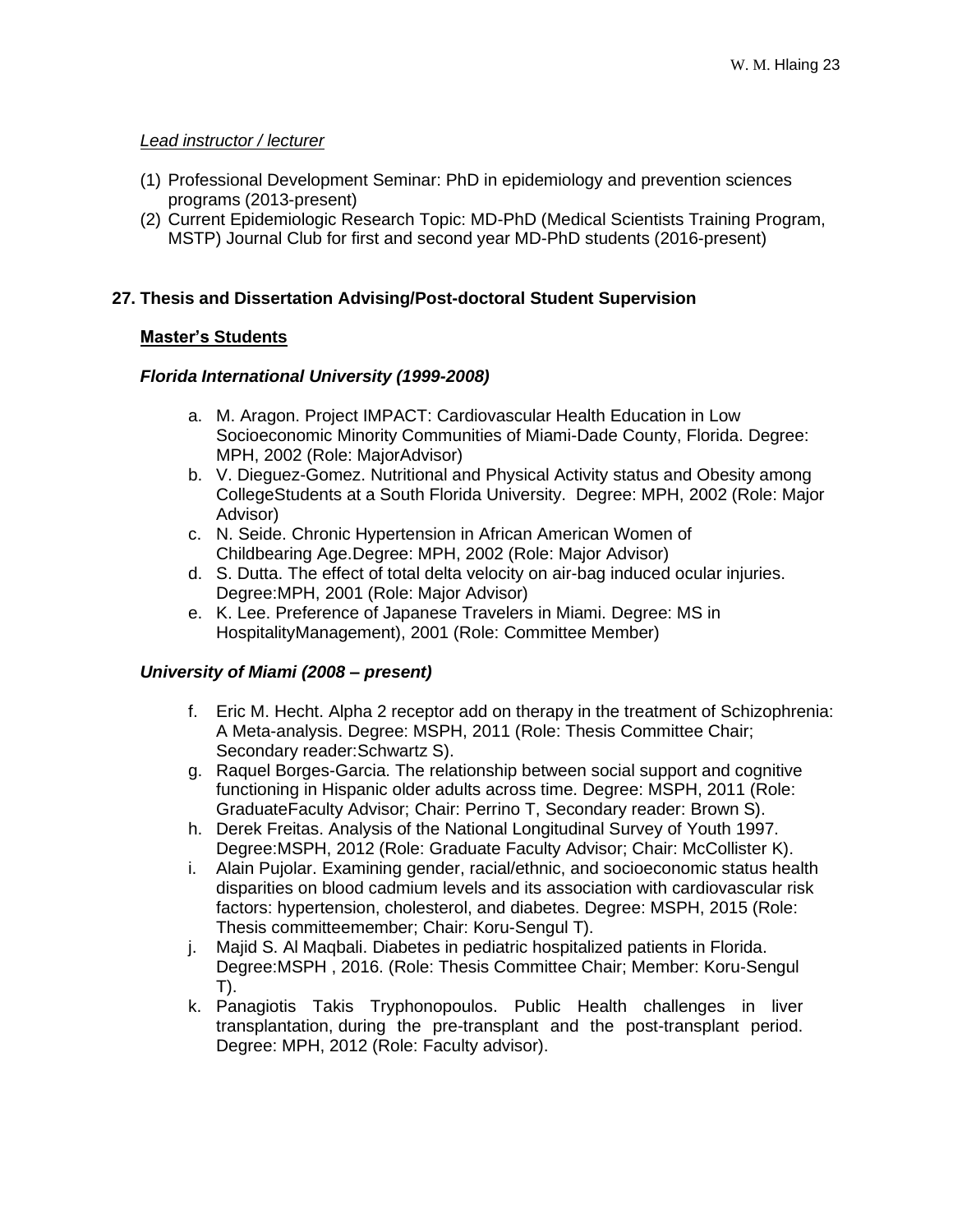## **PhD Students**

### *Florida International University (1999-2008)*

#### Dissertation / Research Advising

- (1) N. Shahedah. Obesity among women, infants, and children (WIC) population Degree: PhD in Health Promotion and Disease Prevention. (Role: Advisor)
- (2) E. Davila. Factors associated with Glycemic Control Degree: PhD in Epidemiology. (Role: Advisor)
- (3) S. Nath. Type II Diabetes and Coronary Heart Disease among Cuban Americans. Degree: PhD in Dietetics and Nutrition (Role: Dissertation Committee Member, Chair: Huffman F)
- (4) N. Kellier. Chronic Disease Epidemiology. Role: Research Advisor, PhD in Epidemiology
- (5) J. Moreiras. Chronic Disease Epidemiology. Role: Research Advisor, PhD in Epidemiology
- (6) C. Chang. Chronic Disease Epidemiology. Role: Research Advisor, PhD in Epidemiology

#### *University of Miami (2008 – present)*

#### Dissertation Completed

- (7) Denise C. Vidot. Marijuana use and cardiometabolic disease risk throughout adulthood: An Analysis of the National Health and Nutrition Examination Surveys, 2005-2010. Defense Date: 06/12/2015 (Chair: G Prado; Members: SE Messiah, **WM Hlaing**, K Arheart) PhD in Epidemiology, 2015.
- (8) Eunkyung (Muriel) Lee. Genetic and Molecular Biomarkers Associated with Radiotherapy-Related Pain among Breast Cancer Patients. Defense Date: 02/03/2017 (Chair: J Hu; Members: IR Reis, **WM Hlaing**, ER Martin) PhD in Epidemiology, 2017.
- (9) Lin Zhu: Epidemiological Importance of Neglected Malaria Vector Behaviors and Evaluating Novel Tools for Controlling Residual Malaria Transmission in Africa – Individual based Modelling Study. Defense Date: 03/06/2017 (Chair: J Beier; Members: **WM Hlaing**, IR Reis, D Diaz) PhD in Epidemiology, 2017.
- (10) Eric M. Hecht. Cadmium Explains, in Part, the Cardiovascular Toxicity of Cigarette Smoking. Defense Date: 10/27/2017 (Chair: **WM Hlaing**; Members: DJ Lee, K Arheart, CH Hennekens) PhD in Epidemiology, 2017.
- (11) Richard H. Singer. Examining Periodontal Disease and Cardiovascular Disease Risk: Assessing the Feasibility and Acceptability of Screening in the Dental Care Setting. Defense Date: 06/19/2018. (Chair: DJ Feaster; Members: M Stoutenberg, **WM Hlaing**, N Schneiderman, MD Gellman, LR Metsch) PhD in Epidemiology, 2018.
- (12) Sofia Oluwole (MD-PhD track). Race/Ethnic and Sex Disparities In Stroke Care And Outcomes: An Analysis of The Florida-Puerto Rico Stroke Registry. (Role: Co-chair **WM Hlaing** with T. Rundek T, Other members: R Sacco, T Koru-Sengul) PhD in Epidemiology, Defense date: April 29 2019.
- (13) Ashly Westrick. Health Disparities in The Incidence and Survival of Women with Ovarian Cancer in Florida: A Florida Cancer Database System Analysis. (Role: Dissertation Committee member, Chair: R Balise, Other members: **WM Hlaing**, D Feaster, E Kobetz) PhD in Epidemiology, Defense date: June 2019.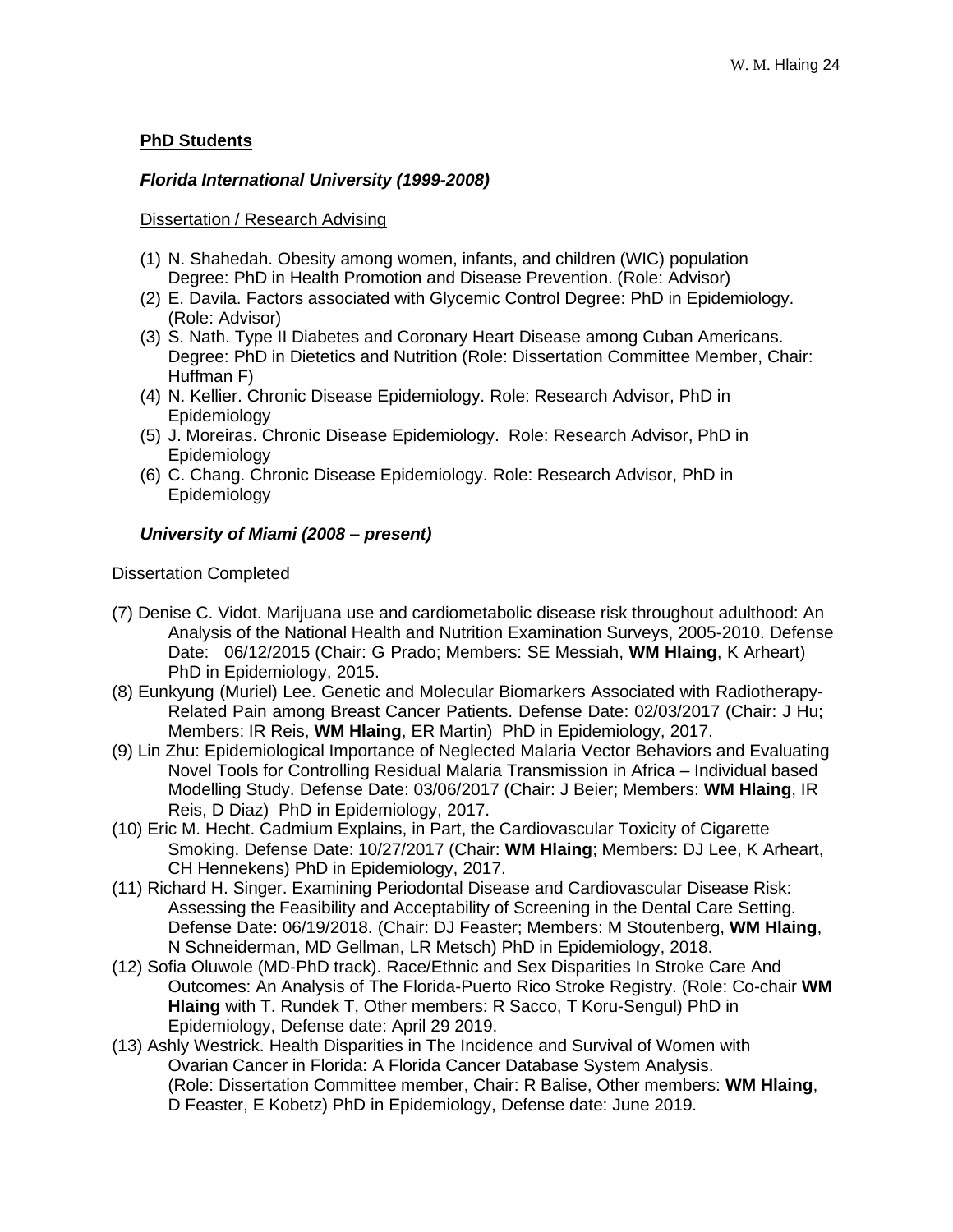(14) Sharleen M. Traynor: Untangling the complexities of patient navigation interventions to engage HIV-positive substance users in care (Role: Dissertation Committee member; Chair: DJ Feaster J, Other members: **WM Hlaing**, A Carrico, LR Metsch) PhD in Epidemiology, Defense date: September 2019.

#### Dissertation Ongoing

(1)George Yang: Molecular Mechanisms of Breast Cancer Prognosis; Chair: J Hu, Other members: **WM Hlaing**, Reis I, Lin, W Defense date: October 2021 (expected).

#### One-on-One or Small Group Advising for Qualifying Exam (Completed)

- (1) Tralonda Triplett, PhD Qualifying Exam,  $3<sup>rd</sup>$  Area Concentration Exam on Ethics and Epidemiology, Summer 2010
- (2) Ashley Falcon, PhD Qualifying Exam, Written and Oral Exam on Epidemiology, Spring 2011
- (3) David Landy, PhD Qualifying Exam, Written and Oral Exam on Epidemiology, Spring 2011
- (4) Tainya Clarke, PhD Qualifying Exam, Written and Oral Exam on Epidemiology, Spring 2011, Spring 2012, Fall 2012
- (5) Diana Kachan, PhD Qualifying Exam, Written and Oral Exam on Epidemiology, Spring 2012
- (6) Silvia Munoz-Price, PhD Qualifying Exam, Written and Oral Exam on Epidemiology, Spring 2012, Fall 2012
- (7) Richard Singer, PhD Qualifying Exam, Written and Oral Exam on Epidemiology, Spring 2012, Fall 2012
- (8) Eric M. Hecht, PhD Qualifying Exam, Written and Oral Exam on Epidemiology, Spring 2013
- (9) Yue Pan, PhD Qualifying Exam, Written and Oral Exam on Epidemiology, Spring 2013
- (10) Denise Vidot, PhD Qualifying Exam, Written and Oral Exam on Epidemiology, Spring 2013
- (11) Lila Asfour, PhD Qualifying Exam, Written and Oral Exam on Epidemiology, Spring 2014
- (12) Kanathy, Haney, PhD Qualifying Exam, Written and Oral Exam on Epidemiology, Spring 2014, Spring 2015
- (13) Eunkyung (Muriel) Lee, PhD Qualifying Exam, Written and Oral Exam on Epidemiology, Spring 2014
- (14) Lin Zhu, PhD Qualifying Exam, Written and Oral Exam on Epidemiology, Spring 2014
- (15) Tali Elfassy, PhD Qualifying Exam, Written and Oral Exam on Epidemiology, Spring 2015
- (16) Manny Ocasio, PhD Qualifying Exam, Written and Oral Exam on Epidemiology, Spring 2015
- (17) Carrigan Parish, PhD Qualifying Exam, Written and Oral Exam on Epidemiology, Spring 2016
- (18) Wendy Stephan, PhD Qualifying Exam, Written and Oral Exam on Epidemiology, Spring 2016
- (19) Diane Zheng, PhD Qualifying Exam, Written and Oral Exam on Epidemiology, Spring 2016, Fall 2016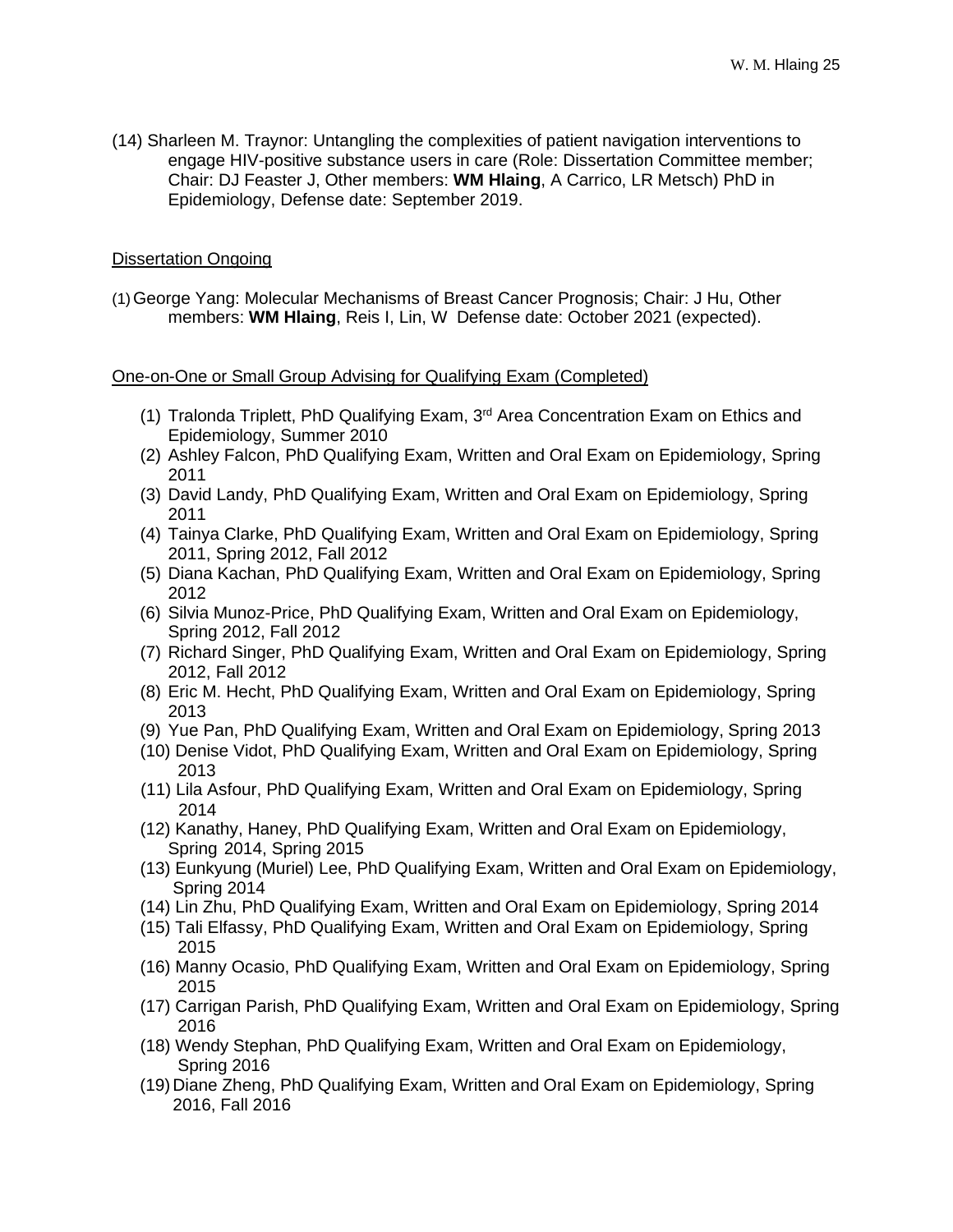- (20) Diana Naranjo, PhD Qualifying Exam, Written and Oral Exam on Epidemiology, Spring 2016, Fall 2016, Spring 2017
- (21) Sharleen Traynor, PhD Qualifying Exam, Written and Oral Exam on Epidemiology, Spring 2017
- (22) Jordan Beaker Bispo, PhD Qualifying Exam, Written and Oral Exam on Epidemiology, Spring 2017
- (23) Lacey Critchley, PhD Qualifying Exam, Written and Oral Exam on Epidemiology, Spring 2017, Fall 2017
- (24)Sofia Oluwole, PhD Qualifying Exam, Written and Oral Exam on Epidemiology, Spring 2017, Fall 2017
- (25) Michelle Cauca, PhD Qualifying Exam, Written and Oral Exam on Epidemiology, Spring 2018
- (26)Samuel Swift, PhD Qualifying Exam, Written and Oral Exam on Epidemiology, Spring 2018
- (27)Ashly Westrick, PhD Qualifying Exam, Written and Oral Exam on Epidemiology, Spring 2018
- (28)George Yang, PhD Qualifying Exam, Written and Oral Exam on Epidemiology, Spring 2019
- (29) Oluwafolakemi Ogunsina, PhD Qualifying Exam, Written and Oral Exam on Epidemiology, Spring 2019
- (30) Ariana Johnson, PhD Qualifying Exam, Written and Oral Exam on Epidemiology, Spring 2020
- (31) Jingxing Liu, PhD Qualifying Exam, Written and Oral Exam on Epidemiology, Spring 2020
- (32) Heidy Medina, PhD Qualifying Exam, Written and Oral Exam on Epidemiology, Spring 2020

#### One-on-One or Small Group Advising for Qualifying Exam (ongoing)

- (33) Chika Chuku, Spring 2021
- (34) Sandra Garcia, Spring 2021
- (35) Robert Mesa, Spring 2021
- (36) Gazelle Rouhani, Spring 2021

#### Biostatistics Comprehensive Exam

- (1) Lila Asfour, Oral Exam, Spring 2014
- (2) Eunkyung (Muriel) Lee, Oral Exam, Spring 2014
- (3) Lin Zhu, Oral Exam, Spring 2014

#### Research Advising

(1) Samuel Swift, PhD in Epidemiology student, Antibiotic use and Maternal and Child Health (completed)

(2) Wendy Stephan, PhD in Epidemiology candidate, Epidemiology of Poisoning (completed)

(3) Sofia Oluwole, PhD in Epidemiology student, Obesity and stroke types (in progress)

(4) Nadia Fleurantin, MPH, MD student, University of Miami, Race-ethnic disparities and obesity in Florida inpatients (completed)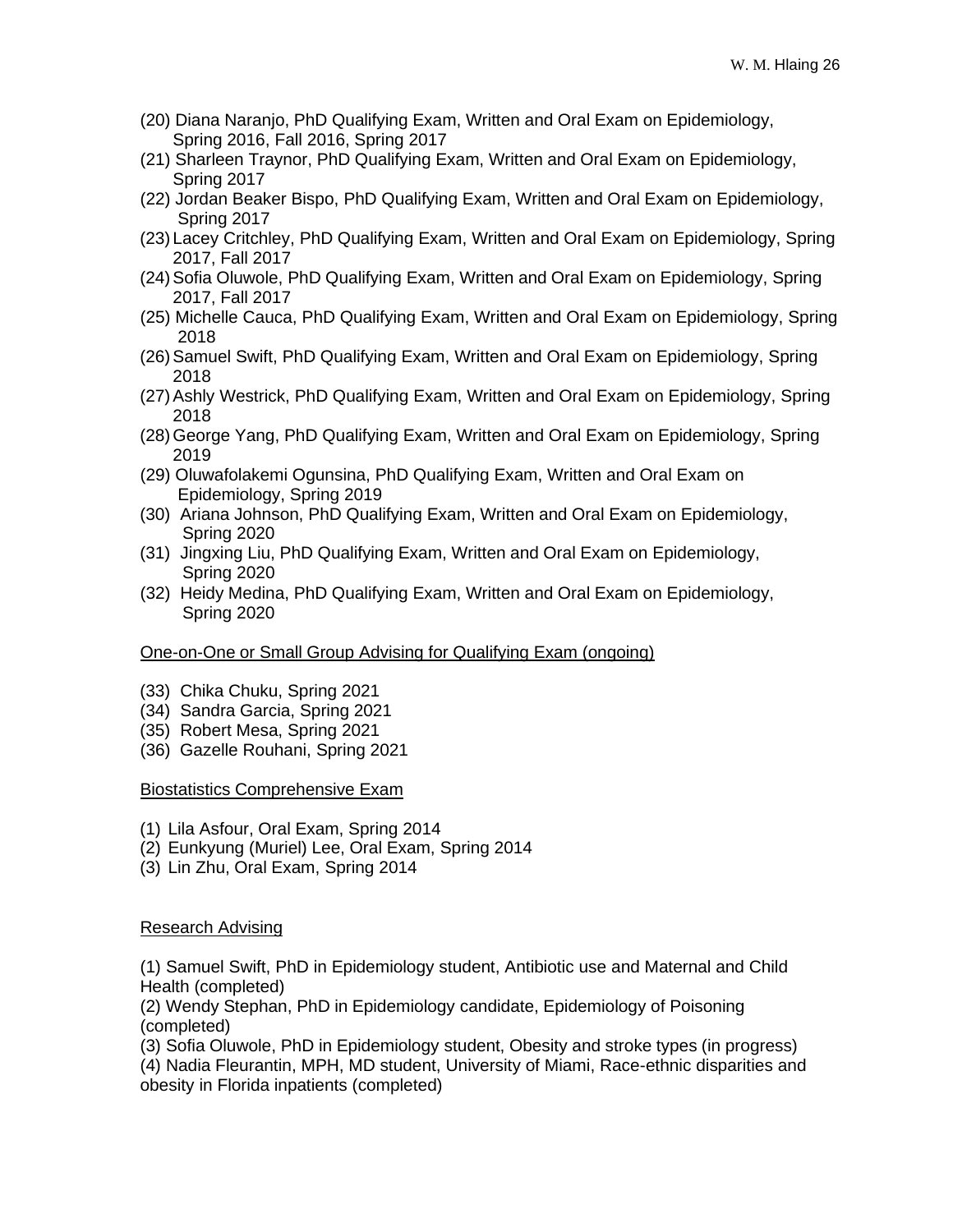(5) Alisha Monnette, MPH, PhD student in Health Policy at Tulane University, Obesitysurgery outcomes (completed)

(6) Majid Al Maqbali, MSPH, Director in Ministry of Health, Oman, Obesity and type 2 Diabetes in Children (completed)

(7) Alain Pujolar, MSPH. PH workforce. Cadmium and chronic diseases. (completed)

(8) Jack Saddemi, MPH student, Ethics in Public Health/Epidemiology Syllabus Collection Project survey (completed)

(9) Denise C. Vidot, PhD, Assistant Professor, NIH Director's Early Independence Award (DP5) grant; (COVID-19 Cannabis Health Study)

(10) Eric M. Hecht, PhD, Voluntary Faculty, Mediation analysis (completed)

(11) Muriel Lee, PhD, Assistant Professor, Teaching Epidemiology

(12) Lin Zhu, PhD, Post-doctoral Research Fellow, Career advising

(13) Ashly Westrick, PhD student in Epidemiology (Bariatric Surgery Outcomes)

(14) Yu-Che Lee, MPH student (Ecological analyses of lung cancer mortality)

(15) Liu, Siyao, MS in Biostatistics Graduate, Biostatistician St. Jude Children's Hospital, Memphis, TN (Obesity trends)

(16) Garcia, Sandra, PhD in Epidemiology student (Diabetes and CVD Epidemiology)

(17) Sharleen Traynor, PhD, Faculty, Durham Technical Community College

Others: Other students / fellows advising as needed.

# Training on Teaching Epidemiology (Master's and PhD students)

Note: 26 out of 50 students are/were PhD in Epidemiology students.

(1) Tainya Clarke: Fall 2010 (PhD in Epidemiology)

- (2) Ashley Falcon: Fall 2010 (PhD in Epidemiology)
- (3) Recinda Sherman: Fall 2010 (PhD in Epidemiology)
- (4) Eric Hecht: Fall 2011 (PhD in Epidemiology)
- (5) Raquel Garcia: Fall 2011 (MSPH)
- (6) Denise Vidot: Spring 2012 (PhD in Epidemiology)
- (7) Janelle Lin: Spring 2012 (MSPH)
- (8) Yue Pan: Fall 2012 (PhD in Epidemiology)
- (9) Vanessa Harrysing: Fall 2012 (MPH)
- (10) Charlene Dass-Dodson, Spring 2012, and Fall 2013 (MPH)
- (11) E. Muriel Lee, Fall 2013 and Fall 2016 (PhD in Epidemiology)
- (12) Nathan Boire, Fall 2013, Spring 2014 (MPH)
- (13) Lila Asfour, Spring 2014 (PhD in Epidemiology)
- (14) Chenlu Wang, Spring 2014 (MPH)
- (15) Joshua Sznol, Fall 2014 (MSPH)
- (16) Lourdes Molleda, Fall 2014, Spring 2015 (MPH)
- (17) Lin Zhu, Fall 2014 (PhD in Epidemiology)
- (18) Nadia Fleurantin, Spring 2015 (MPH)
- (19) Tali Elfassy, Spring 2015 (PhD in Epidemiology)
- (20) Manny Ocasio, Spring 2015 (PhD in Epidemiology)
- (21) Christy Taylor, Fall 2015, Spring 2016 (MPH)
- (22) Alisha Monnette, Fall 2015 (MPH)
- (23) Carrigan Parish, Fall 2015 (PhD in Epidemiology)
- (24) Cari Eckman, Spring 2016 (MPH)
- (25) Wendy Stephan, Spring 2016 (PhD in Epidemiology)
- (26) Sharleen Traynor, Fall 2016 (PhD in Epidemiology)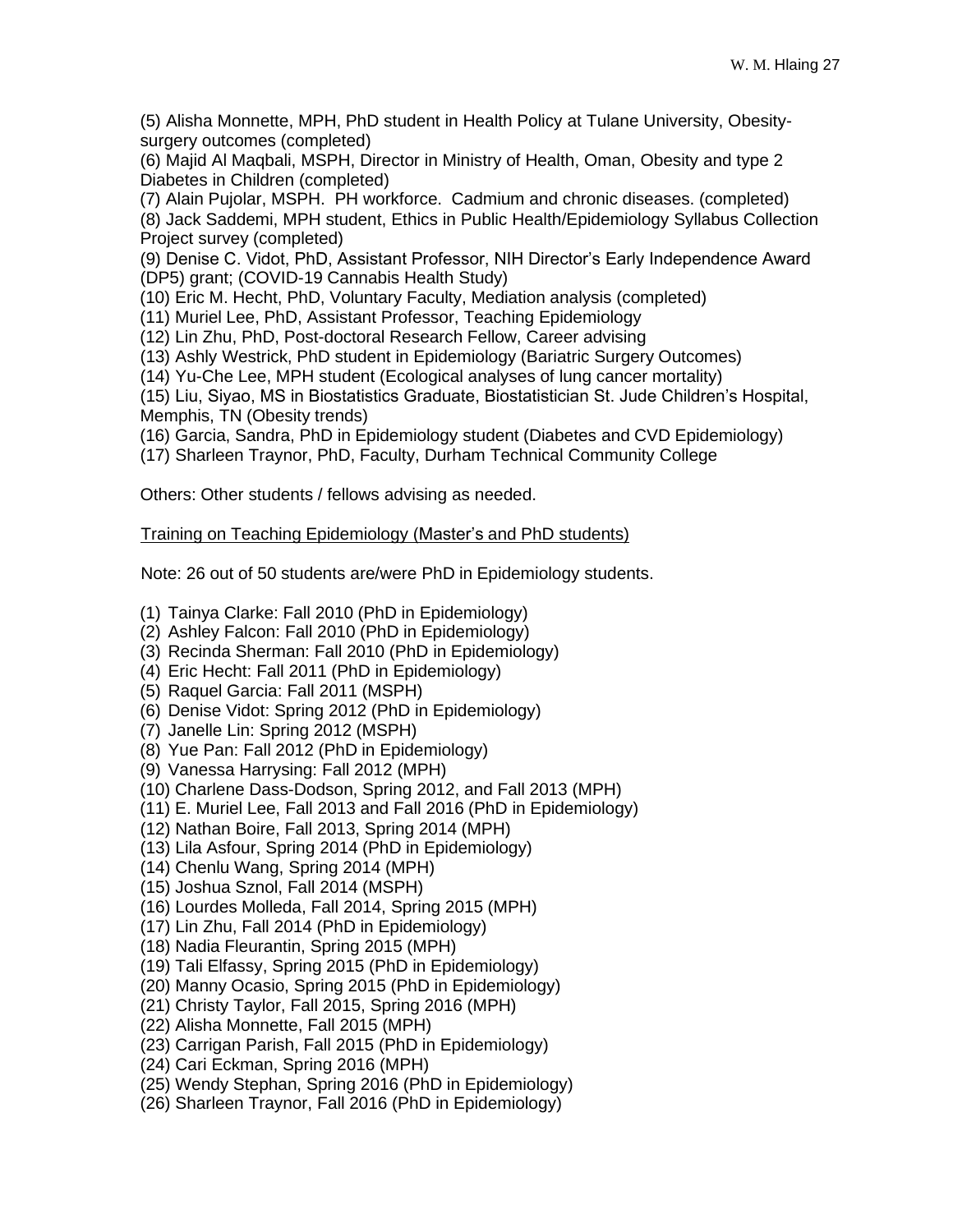- (27) Regla Alfonso, Fall 2016, Spring 2017 (MPH)
- (28) Saltanat Sapargaliyeva, Fall 2016, Spring 2017(MSPH)
- (29) Lacey Critchley, Spring 2017 (PhD in Epidemiology)
- (30) Samuel L Swift, Fall 2017, Spring 2018 (PhD in Epidemiology)
- (31) Jacob Batycki, Fall 2017, Spring 2018 (MPH)
- (32) Cristine Izaguirre, Fall 2017, Spring 2018 (MPH)
- (33) Michelle Caunca, Spring 2018 (PhD in Epidemiology)
- (34) Ashly Westrick, Spring 2018 (PhD in Epidemiology)
- (35) George Yang, Fall 2018 (PhD in Epidemiology)
- (36) Samantha Kanterman, Fall 2018, Spring 2019 (MPH)
- (37) Michaela Larson, Fall 2018 (MPH)
- (38) Kemi Ogunsina, Spring 2019 (PhD in Epidemiology)
- (39) Antonio Chahine, Spring 2019 (MSPH)
- (40) Ariana Johnson, Fall 2019 (PhD in Epidemiology)
- (41) Jingxin Liu, Fall 2019 (PhD in Epidemiology)
- (42) Aneesh Chandramouli, Fall 2019, Spring 2020 (MPH)
- (43) Jiangnan Lyu, Fall 2019, Spring 2020 (PhD in Biostatistics)
- (44) Heidy Medina, Spring 2020 (PhD in Epidemiology)
- (45) Sandra Garcia, Fall 2020 (PhD in Epidemiology)
- (46) Aidan Wells, Fall 2020, Spring 2021 [MPH/ Master of Arts in Latin American Studies (MALAS)]
- (47) Marisa Larkin, Fall 2020 (MPH)
- (48) Chika Chuku, Spring 2021 (PhD in Epidemiology)
- (49) Gazelle Rouhani, Spring 2021 (PhD in Epidemiology)
- (50) Melissa Sidote, Spring 2021 [4+1 BS and MPH]

# **VII. SERVICE**

#### **28. University Committee and Administrative Responsibilities:**

#### *Florida International University*

| <b>Selected Department Service</b> |                                                                                         |
|------------------------------------|-----------------------------------------------------------------------------------------|
|                                    | [Department of Public Health: DPH or Department of Epidemiology and Biostatistics: DEB] |
|                                    |                                                                                         |
| 2007 - 2008                        | Chair, Graduate Committee in Epidemiology, DEB                                          |
| 2006 - 2008                        | Chair, Public Relations Committee, DEB                                                  |
| 2004 - 2007                        | Member, Graduate Committee in Epidemiology, DEB                                         |
| 2002 - 2003                        | Department of Public Health (DPH) Representative, Library                               |
|                                    | Committee                                                                               |
| 2001 – 2003                        | Member, FIU-UM Joint Curriculum Committee, DPH                                          |
| $1999 - 2002$                      | Member, Admissions Committee, DPH                                                       |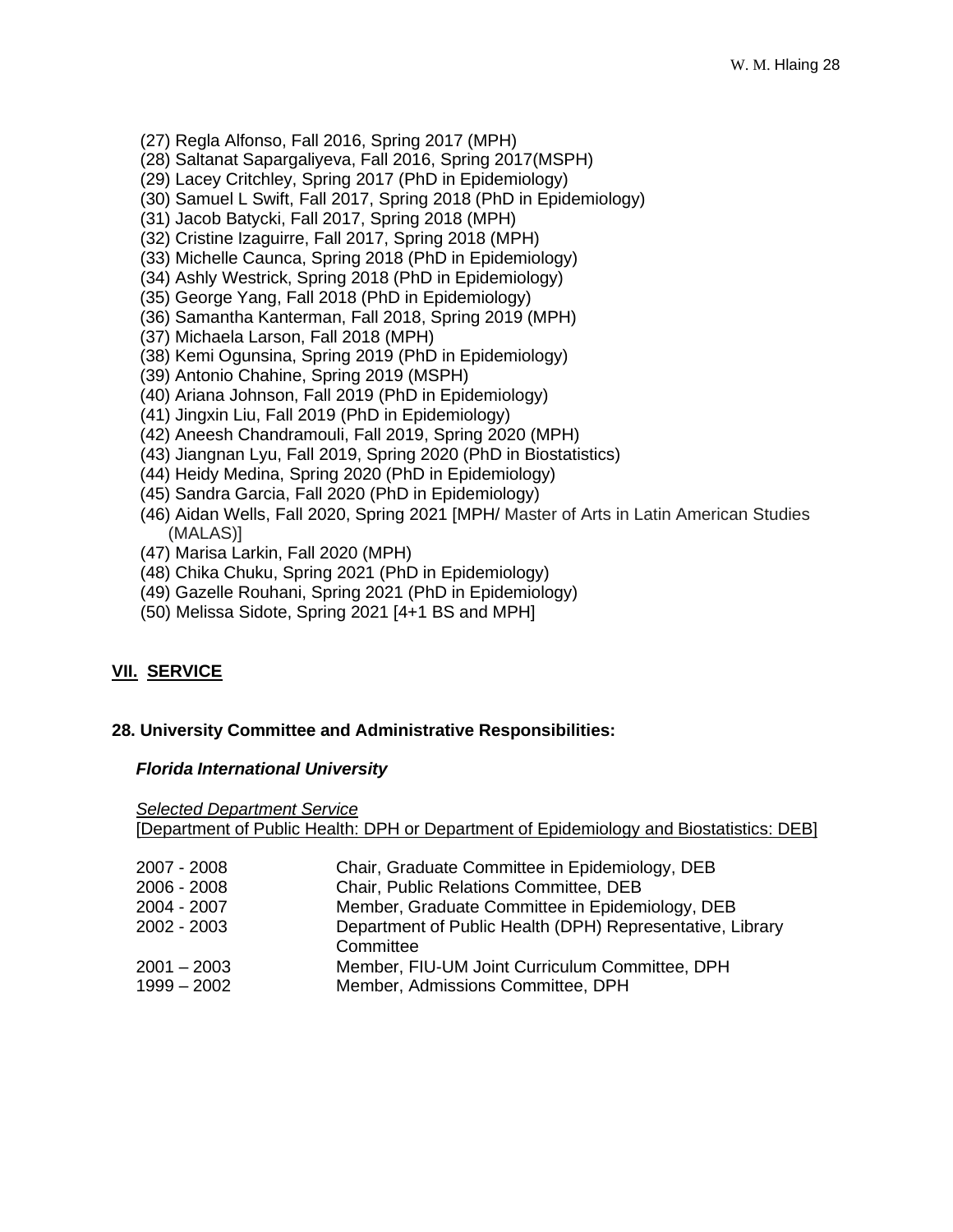*Selected School/College Service*

# [College of Health and Urban Affairs (CHUA) / School of Health (SOH) or Stempel School of Public Health (SSPH)]

| 2007 - 2008   | Member, Tenure and Promotion Committee                                                                             |
|---------------|--------------------------------------------------------------------------------------------------------------------|
| $2004 - 2008$ | Member, Curriculum Committee                                                                                       |
| $2004 - 2008$ | Member, Accreditation Committee                                                                                    |
| $2002 - 2008$ | Member, SSPH Search and Screen Committee for various faculty<br>and director positions                             |
| $2005 - 2007$ | Advisor, Stempel Public Health Association [and formerly Public<br>Health Students and Alumni Association (PHSAA)] |
| $2004 - 2007$ | <b>Library Representative for SSPH</b>                                                                             |
| $2004 - 2005$ | Chair, MPH Program Review Team, SSPH                                                                               |
| 2001          | Member, Graduate Core Curriculum Committee on Methodology,                                                         |
| 2001          | Member, Teaching Incentive Program (TIP) Award Committee,<br><b>SOH</b>                                            |

| <b>Selected University Service</b> |                                                   |
|------------------------------------|---------------------------------------------------|
| $2000 - 2008$                      | Member, Wellness Council                          |
| $2004 - 2005$                      | Member, Tenure Clock and Parental Leave Committee |

# *University of Miami*

| <b>Department Service</b><br>Public Health) | [Department of Public Health Sciences: DPHS (Formerly Department of Epidemiology and                                 |
|---------------------------------------------|----------------------------------------------------------------------------------------------------------------------|
|                                             |                                                                                                                      |
| 2019 - present                              | Chair, Search and Screen Committee for Epidemiology Faculty                                                          |
| $2016 - present$                            | Member, Accreditation Workgroup                                                                                      |
| $2013 - present$<br>$2013 - present$        | Member, Curriculum Committee<br>Member, Graduate Education Policy Committee (GEPC)                                   |
| $2011 - 2016$                               | Participant, Epidemiology Faculty Interview                                                                          |
| 2013                                        | Participant, Prevention Sciences Faculty Interview                                                                   |
| 2015                                        | Member, Search and Screen Committee for Prevention Sciences                                                          |
|                                             | Faculty                                                                                                              |
| 2016                                        | Member, Search and Screen Committee for Epidemiology Division<br><b>Director</b>                                     |
| <b>Master's Program</b>                     |                                                                                                                      |
| 2017 - Present                              | Master's in Epidemiology Curriculum Development (Lead:<br>Jennifer Hu)                                               |
| $2014 - 2015$                               | Poster Judge, Capstone and Springboard Awards and<br>Global Health Scholar Awards- MPH, MSPH, and MD/MPH             |
|                                             | students                                                                                                             |
| 2014                                        | Division Chief Panel, EPH 500: Introduction to Public Health<br>Course (Represented for Epidemiology Division Chief) |
|                                             | "Talk on Epidemiology discipline and career in Epidemiology"                                                         |
| $2011 - 2014$                               | Member, MPH/MSPH Admissions Committee                                                                                |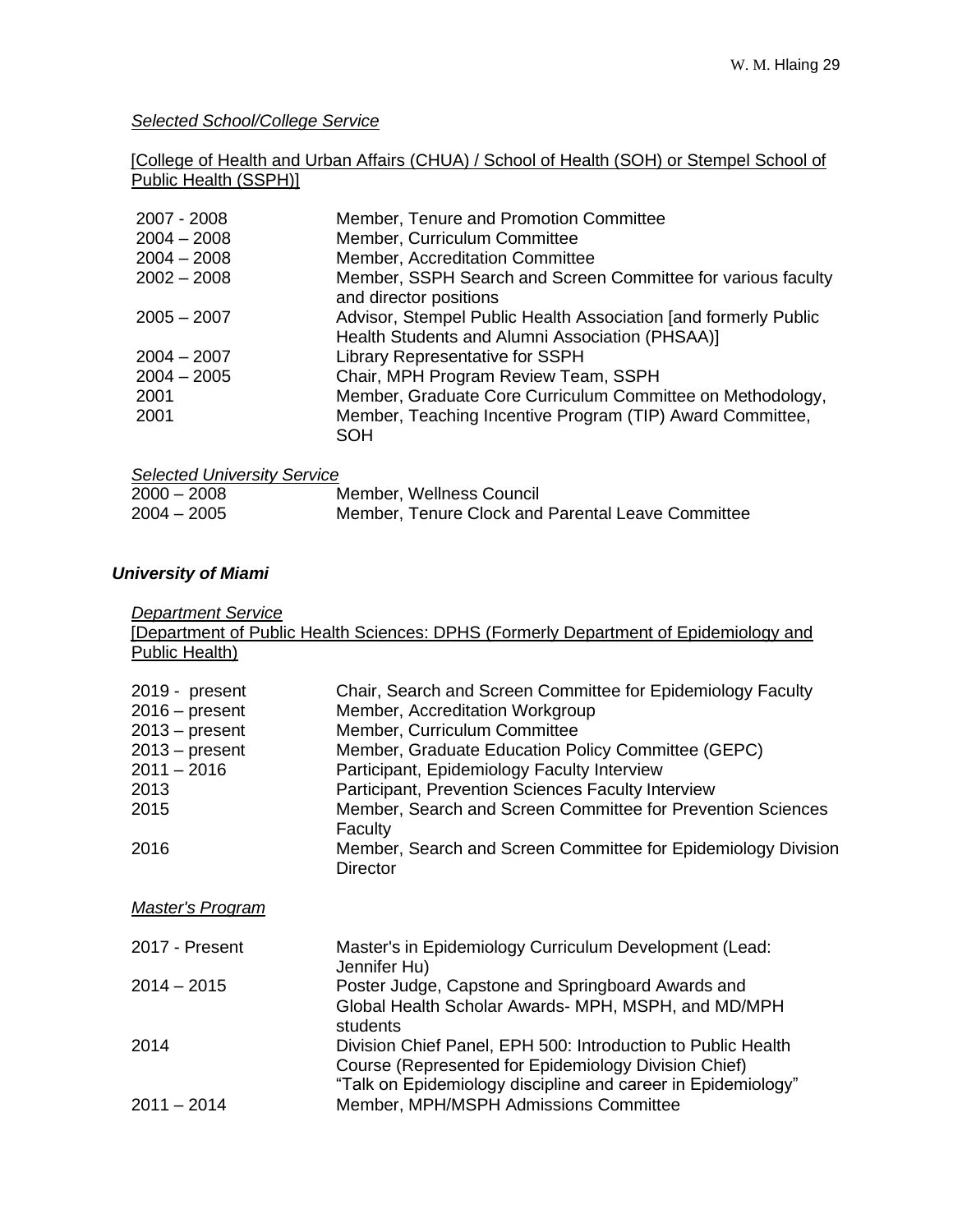| <b>PhD Program</b> |                                                                                                                                                                                                                                  |
|--------------------|----------------------------------------------------------------------------------------------------------------------------------------------------------------------------------------------------------------------------------|
| 2018 - Present     | International Consortium on Teaching Epidemiology and<br>Competencies: University of Zurich, Lead Investigator: Professor<br>Milo Puhan                                                                                          |
| 2019               | Sponsor/Host, Grand Round Presentation: Post-traumatic stress<br>disorder (PTSD) and Cardiovascular Disease (CVD) outcomes.<br>WTC-Heart: A Cohort Study of Heart Diseases in Word Trade<br>Center Responders (Date: 02/20/2019) |
| 2018               | Sponsor/Host, SERTalks on Rarity Assumption and Translational<br>Epidemiology                                                                                                                                                    |
| 2018               | Sponsor/Host, Distinguished Lecture: Potential gene-environment<br>interactions in disease etiology: Lessons from recent<br>cancer epidemiologic studies                                                                         |
| 2018               | Participant, PhD in Prevention Sciences Applicants Interview                                                                                                                                                                     |
| $2016 -$ Present   | Faculty Advisor, Graduate Student Association (PhD in<br>Epidemiology Students' Journal Club),                                                                                                                                   |
| $2016 - 2017$      | Member, PhD in Epidemiology Program Review Team (with<br>Graduate School of UM)                                                                                                                                                  |
| 2016               | Sponsor/Host, Epidemiology and Policy Workshop with Policy<br>Committee of the American College of Epidemiology                                                                                                                  |
| 2016               | Sponsor/Host, SERTalks on Directed Acyclic Graph (DAG)                                                                                                                                                                           |
| 2015 - Present     | Sponsor/Host in various epidemiologic methods presentations of<br>Society for Epidemiologic Research in-person or online events<br>(SERTalks, SERPlaylists, SERForum etc.) e.g. SERTalks on<br>Causal Inference Workshop         |
| $2014 -$ Present   | Member, Doctoral Education Workgroup                                                                                                                                                                                             |
| $2014 -$ Present   | Chair, PhD in Epidemiology Admissions Committee                                                                                                                                                                                  |
| $2013 -$ Present   | Director, PhD in Epidemiology Program                                                                                                                                                                                            |
| $2013 -$ Present   | Chair, PhD in Epidemiology Qualifying Exam Committee                                                                                                                                                                             |
| $2011 -$ Present   | Participant, PhD Applicants' Admissions Interview                                                                                                                                                                                |
| $2010 -$ Present   | Advisor, Training PhD students in teaching Epidemiology                                                                                                                                                                          |
| $2012 - 2013$      | Member, PhD in Epidemiology Admissions Committee                                                                                                                                                                                 |
| $2010 - 2012$      | Member, PhD in Epidemiology Qualifier Exam Committee                                                                                                                                                                             |

*School Service [Miller School of Medicine]*

| 2021             | Grant Reviewer, Sylvester Cancer Center                                          |
|------------------|----------------------------------------------------------------------------------|
| 2019 - Present   | Member, Dean's Action Team on Gender Equity                                      |
| $2016 -$ Present | Member, MD-PhD [T-32 funded (NIGMS) Medical Scientist                            |
|                  | Training Program - MSTP] program Committee                                       |
| $2016 -$ Present | Member, MD-PhD (MSTP) Admissions Committee                                       |
| 2016             | Research Poster Judge, Eastern Student Research Forum<br>(ESRF)                  |
| 2014             | Grant Reviewer, The Miami Clinical and Translational Science<br>Institute (CTSI) |
| 2011             | Participant, Masters in Clinical and Translational Science Faculty<br>Group      |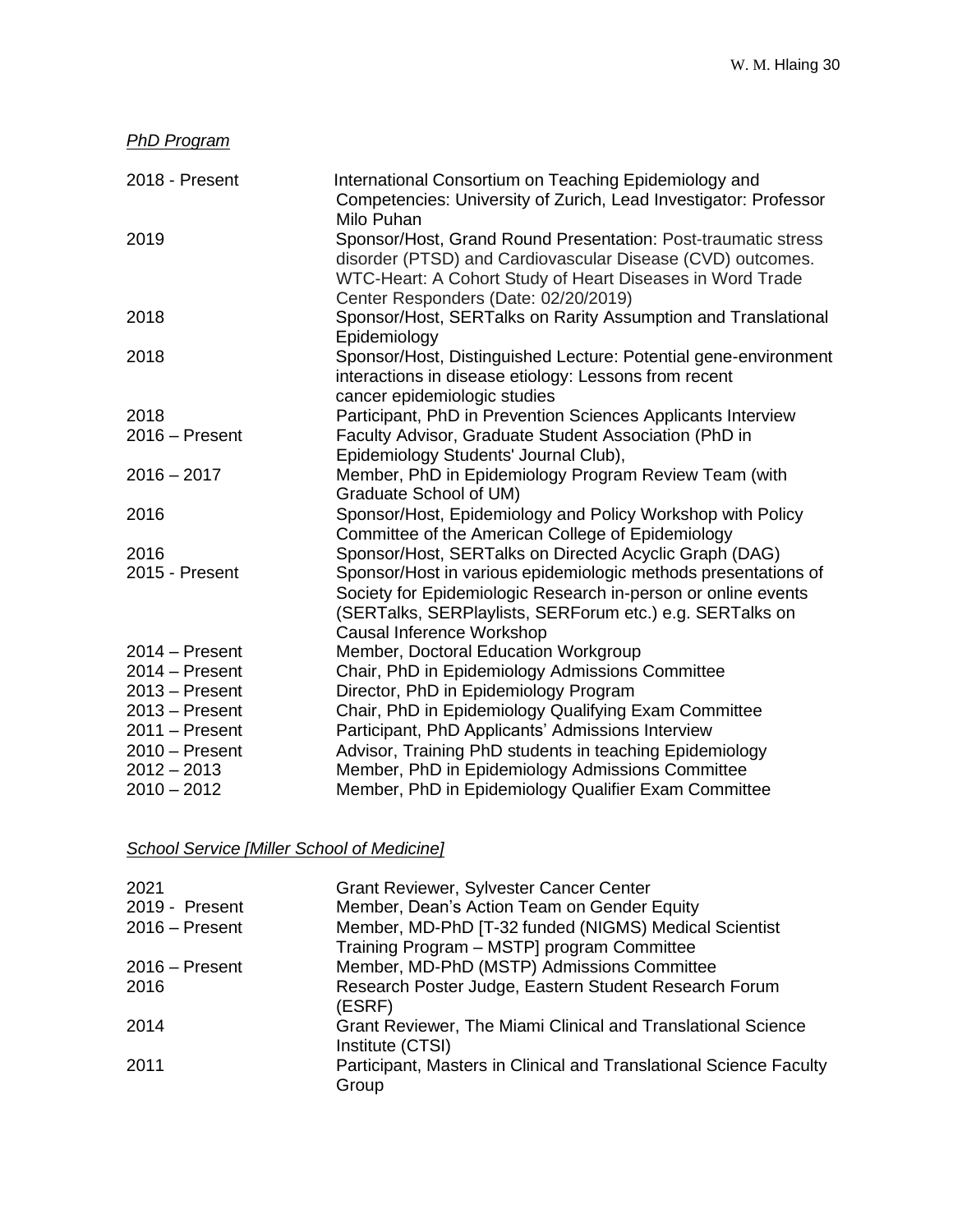#### *[Institute for Bioethics and Health Policy, University of Miami]*

| $2010 -$ Present          | Ethics in Public Health/Epidemiology Syllabus Collection Project<br>Institute for Bioethics and Health Policy                           |
|---------------------------|-----------------------------------------------------------------------------------------------------------------------------------------|
| <b>University Service</b> |                                                                                                                                         |
| 2020-2021                 | PhD Program Review: PhD in Exercise Physiology, Internal<br><b>Review Committee Member</b>                                              |
| $2016 - 2018$             | Member, Protocol Review Committee - Social Behavioral<br>Sciences Committee (PRC-SBSC), Sylvester Comprehensive<br>Cancer Center (SCCC) |
| $2014 -$ Present          | Member, Community Engagement and Cultural Diversity<br><b>Research Group</b>                                                            |

#### National and Other Professional Service Activities (since 2010)

Note: The following service activities are in addition to the activities listed under items 23 and 24. Under item 23 (Editorial Responsibilities) include editorial board, grant review, ad hoc journal article review and scholarly services are included. Under item 24 (Professional and Honorary Organizations), membership and leadership role in national and professional organizations are included.

| 2020 - Present   | Advisory Council member, Florida Statewide Governance                 |
|------------------|-----------------------------------------------------------------------|
|                  | Engagement Council. (FL-SAGE) on National Institute of Aging          |
|                  | (NIA) funded grant (To understand the intergenerational influence     |
|                  | and identify barriers in recruitment of and participation in research |
|                  | among minority elderly individuals in Florida. Includes African       |
|                  | American, Hispanics, and Afro-Caribbean populations of Florida).      |
| 2019-2020        | Member and Ethics Committee Representative, 2020 American             |
|                  | College of Epidemiology (ACE) Conference Planning Committee           |
| 2018 - Present   | PhD Council, the Association of Schools and Programs of Public        |
|                  | Health (ASPPH)                                                        |
| 2018             | External Reviewer, Dossier Review for Tenure                          |
| $2017 -$ Present | Society for Epidemiologic Research (SER) Champion                     |
| $2016 - 2017$    | Member and Ethics Committee Representative, 2017 American             |
|                  | College of Epidemiology (ACE) Conference Planning Committee           |
| $2016 - 2017$    | Chair, Ethics Symposium, 2017 American College of                     |
|                  | Epidemiology (ACE) Conference, New Orleans, LA                        |
| 2016             | Organizer, American College of Epidemiology (ACE)'s Policy            |
|                  | Committee on Translating Epidemiology to Policy Pre-Congress          |
|                  | (Epidemiology Congress of North Americas) Workshop, Miami, FL         |
| 2015             | Participant, Schools of Public Health Application Services            |
|                  | (SOPHAS).- [Assist SOPHAS Advisory Council in developing new          |
|                  | evaluation process for applicants to Schools of Public Health         |